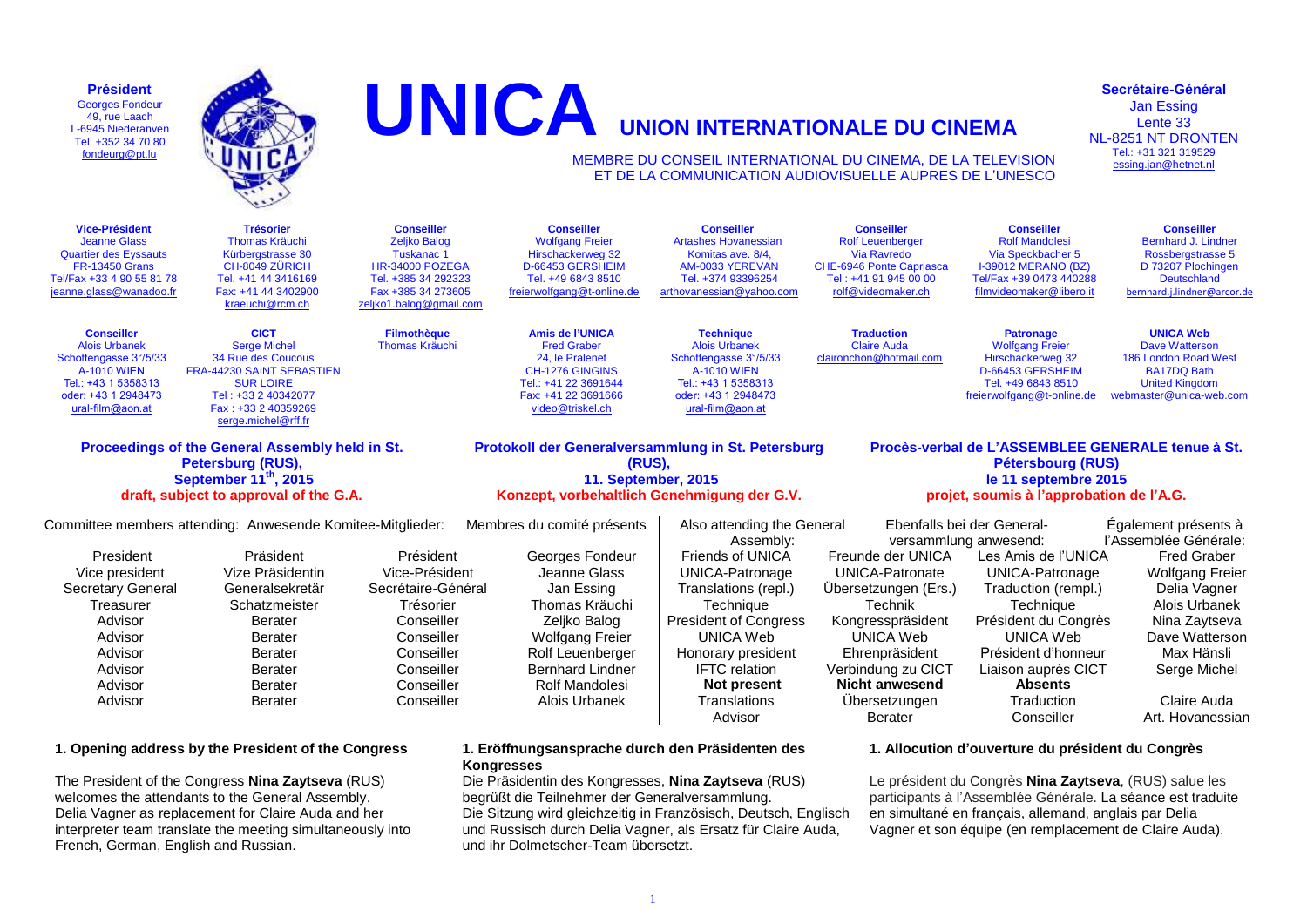**2. Verification of the delegates' authorities 2. Überprüfung der Vollmacht der Delegierten 2. Vérification des pouvoirs des délégué(e)s**

| <b>CODE</b> | <b>PAYS</b>          | <b>LAND</b>          | <b>COUNTRY</b>           | Délégué / Delegierter / Delegate | Suppléant / Stellvertreter / Deputy              |
|-------------|----------------------|----------------------|--------------------------|----------------------------------|--------------------------------------------------|
| <b>AND</b>  | ANDORRE              | <b>ANDORRA</b>       | <b>ANDORRA</b>           |                                  | Josep Rota París                                 |
| <b>ARM</b>  | <b>ARMÉNIE</b>       | <b>ARMENIEN</b>      | <b>ARMENIA</b>           |                                  |                                                  |
| <b>AUT</b>  | <b>AUTRICHE</b>      | ÖSTERREICH           | <b>AUSTRIA</b>           | Dr. Georg Schörner               | <b>Alois Urbanek</b>                             |
| <b>BEL</b>  | <b>BELGIQUE</b>      | <b>BELGIEN</b>       | <b>BELGIUM</b>           | <b>Wolfgang Freier</b>           |                                                  |
| <b>BGR</b>  | <b>BULGARIA</b>      | <b>BULGARIEN</b>     | <b>BULGARIE</b>          | Tatyana Alahverdzhieva           |                                                  |
| <b>CHE</b>  | <b>SUISSE</b>        | <b>SCHWEIZ</b>       | SWITZERLAND              | <b>Fred Graber</b>               |                                                  |
| CZE         | <b>TCHEQUE</b>       | <b>TSCHECHIEN</b>    | <b>CZECH REPUBLIC</b>    | Dipl Ing. Ladislav Františ       | Dipl. Ing. Jan Vačlena                           |
| DEU         | <b>ALLEMAGNE</b>     | <b>DEUTSCHLAND</b>   | <b>GERMANY</b>           | Bernhard Zimmermann              | Barbara Zimmermann                               |
| <b>ESP</b>  | <b>ESPAGNE</b>       | <b>SPANIEN</b>       | <b>SPAIN</b>             | Josep Rota París                 |                                                  |
| <b>EST</b>  | <b>ESTONIE</b>       | <b>ESTLAND</b>       | <b>ESTONIA</b>           | Jaak Järvine                     |                                                  |
| F/N         | <b>FINLANDE</b>      | <b>FINNLAND</b>      | <b>FINLAND</b>           |                                  |                                                  |
| <b>FRA</b>  | <b>FRANCE</b>        | <b>FRANKREICH</b>    | <b>FRANCE</b>            | Daniel Caracci                   |                                                  |
| <b>GBR</b>  | <b>ROYAUME UNI</b>   | VER.KÖNIGREICH       | <b>UNITED KINGDOM</b>    | Alan Atkinson                    | John Gibbs                                       |
| <b>GEO</b>  | <b>GEORGIE</b>       | <b>GEORGIEN</b>      | <b>GEORGIA</b>           |                                  |                                                  |
| <b>HRV</b>  | <b>CROATIE</b>       | <b>KROATIEN</b>      | <b>CROATIA</b>           | Željko Balog                     |                                                  |
| <b>HUN</b>  | <b>HONGRIE</b>       | <b>UNGARN</b>        | <b>HUNGARY</b>           | Dr. Sándor Buglya                |                                                  |
| <b>ITA</b>  | <b>ITALIE</b>        | <b>ITALIEN</b>       | <b>ITALY</b>             | <b>Rolf Mandolesi</b>            |                                                  |
| <b>KOR</b>  | RÉP. DE CORÉE        | SÜD-KOREA            | <b>REPUBLIC OF KOREA</b> | Younguee Yoo                     | Yongho Kim/ HyeWon Shin                          |
| LIE         | <b>LIECHTENSTEIN</b> | <b>LIECHTENSTEIN</b> | <b>LIECHTENSTEIN</b>     | Max Hänsli                       |                                                  |
| <b>LUX</b>  | LUXEMBOURG           | <b>LUXEMBURG</b>     | <b>LUXEMBOURG</b>        | Jean Reusch                      | Nico Sauber                                      |
| <b>MKD</b>  | <b>MACEDOINE</b>     | <b>MAZEDONIEN</b>    | <b>MACEDONIA</b>         | Mitze Chapovski                  | Jelena Nikodinoska                               |
| <b>NLD</b>  | PAYS BAS             | NIEDERLANDE          | <b>NETHERLANDS</b>       | <b>Vladimir Murtin</b>           | <b>Bouke Jasper</b>                              |
| <b>NOR</b>  | NORVÈGE              | <b>NORWEGEN</b>      | <b>NORWAY</b>            | Alan Atkinson                    |                                                  |
| POL         | <b>POLOGNE</b>       | <b>POLEN</b>         | <b>POLAND</b>            | Pawel Łęski                      |                                                  |
| ROU         | <b>ROUMANIE</b>      | <b>RUMÄNIEN</b>      | <b>ROMANIA</b>           | Prof.Emilian Urse                | Dipl.Ing. Emil Mateiaş / Prof. Viorel<br>leremie |
| <b>RUS</b>  | <b>RUSSIE</b>        | <b>RUSSLAND</b>      | <b>RUSSIA</b>            | Nina Zaytseva                    |                                                  |
| <b>SVK</b>  | <b>SLOVAQUIE</b>     | <b>SLOWAKEI</b>      | <b>SLOVAKIA</b>          | Phdr. Zuzana Škludová            |                                                  |
| SVN         | <b>SLOVENIE</b>      | <b>SLOWENIEN</b>     | <b>SLOVENIA</b>          |                                  |                                                  |
| <b>SWE</b>  | <b>SUEDE</b>         | <b>SCHWEDEN</b>      | SWEDEN                   |                                  |                                                  |
| <b>TUN</b>  | <b>TUNISIE</b>       | <b>TUNESIEN</b>      | <b>TUNISIA</b>           | Thomas Kräuchi                   |                                                  |
| <b>UKR</b>  | <b>UKRAINE</b>       | <b>UKRAINE</b>       | <b>UKRAINE</b>           | --                               | $\overline{\phantom{a}}$                         |

The membership of UNICA currently is 31 countries. Unfortunately Armenia hasn't met their obligations for two years in succession, so they are not entitled to vote this GA. The maximum number of votes thus is 30. 6 Countries are not attending nor represented, so 25 countries are present or represented at the start of the meeting. The simple majority to this meeting will thus be 13. For changing the statutes a 2/3 majority is needed, being 17 votes. This only applies to item nr. 16 of the agenda.

**Serge Michel** (IFTC Liaison) likes to add something. This year

Die Mitgliederzahl beträgt gegenwärtig 31. Leider hat Armenien seine Verpflichtungen für zwei Jahre hintereinander noch nicht erfüllt, so dass es nicht wahlberechtigt ist bei dieser GV. Die Zahl der Stimmen ist höchstens 30. 6 Länder sind nicht anwesend oder repräsentiert, so dass 25 Länder anwesend oder vertreten sind. Die einfache Mehrheit bei dieser Versammlung wird 13 sein. Für die Änderung der Satzung ist eine 2/3 Mehrheit erforderlich, also 17 Stimmen. Dies gilt nur für Traktandum 16 der Tagesordnung. **Serge Michel** (CITC Kontakte) möchte noch etwas dazu

Les membres présents sont au nombre de 31. Malheureusement l'Arménie n'a pas respecté ses obligations sur deux années consécutives; ils n'ont donc pas le droit de vote lors de cette A-G. Le nombre maximum de voix pour cette assemblée générale est de 30. 6 Pays ne sont pas présents ou représentés. 25 Pays sont présents ou représentés au début de la réunion. La majorité simple pour cette assemblée sera donc de 13. En cas de modification des statuts, la majorité requise serait de 2/3, soit 17 voix. Cela s'applique uniquement au point N° 16 de l'ordre du jour.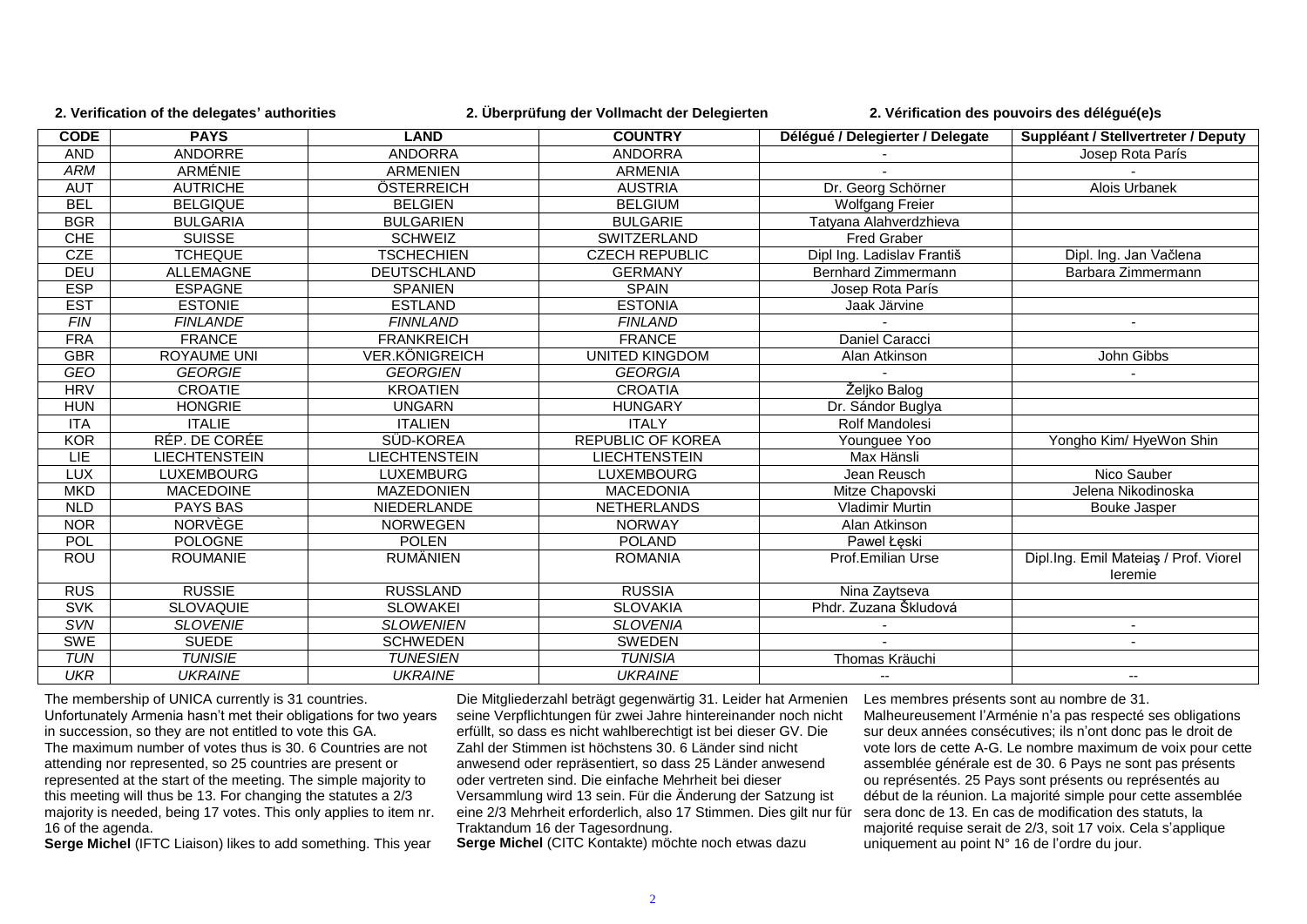the Director-General of UNESCO attended the UNICA Congress by means of a video message. UNESCO was founded in 1945 and the connection to our congress is very close. For UNESCO video is a major interest. UNESCO printed some brochures which we have brought along and I offer this brochure to all delegations. In the name of Irina Bukova, director-general of UNESCO I wish you a successful congress.

#### **3. Constitution of the bureau**

Proposal by the Committee: Chairman of the General Assembly **Secretariat Scrutinizers** 

#### **4. Confirmation of the agenda**

The Agenda receives unanimous approval.

#### **5. Address by the President of UNICA**

On demand of the General Assembly, the address by the President is not dispatched before the meeting, but presented personally by the President during the meeting. The president emphasises his gratitude towards Nina Zaytseva for the organized UNICA Congress and Festival. There are no questions regarding the President's address (annex).

Unanimous approval of the address, with thanks and applause to the President.

#### **6 Vote on the proceedings of the General Assembly UNICA 2014 in Piešťany (SVK)**

The proceedings in three languages were dispatched to the federations. There are no questions regarding the proceedings.

The proceedings receive unanimous approval, with thanks and applause to the Secretary General, Jan Essing

#### **7. Report of the Committee by the Secretary General**

The extensive report in three languages with detailed information was dispatched to the federations.

There are no questions.

The report of the Committee is accepted with unanimous approval, with thanks and applause to the Secretary General, Jan Essing.

#### **8. Report of the Treasurer**

The report (in 3 languages) was dispatched to the federations.

Sagen: In diesem Jahr besuchte die Generaldirektorin der UNESCO den UNICA-Kongress in Form einer Videobotschaft. Die UNESCO wurde 1945 gegründet und die Verbindung zu unserem Kongress ist ganz eng. Für die UNESCO ist Video von großem Interesse. Die UNESCO hat einige Broschüren gedruckt, die wir mitgebracht haben, und ich biete diese allen Delegationen an. Im Namen von Irina Bukova, Generaldirektorin der UNESCO, wünsche ich Ihnen einen erfolgreichen Kongress

> **3. Constitution du bureau** Proposition du Comité : Président de l'Assemblée Générale Secrétariat **Scrutateurs**

Unanimous approval. **Einmütige Zustimmung. Einmütige Zustimmung.** 

**3. Einrichtung des Büros** Vorschlag des Komitees:

Sekretariat Wahlprüfer

Vorsitzender der Generalversammlung

#### **4. Bestätigung der Tagesordnung**

Die Tagesordnung wird einstimmig gebilligt.

#### **5. Ansprache des Präsidenten der UNICA**

Auf Verlangen der Generalversammlung ist die Ansprache des Präsidenten nicht vor der Versammlung verschickt worden, sondern wurde vom Präsidenten persönlich vorgetragen. Der Präsident betont Nina Zaytseva für den organisierten UNICA Kongress und das Festival seinen Dank. Es gibt keine Fragen zur Ansprache des Präsidenten. (Beilage). Der Bericht wird einstimmig gebilligt, mit Dank und Beifall an den Präsidenten.

#### **6. Abstimmung über das Protokoll der Generalversammlung UNICA 2014 in Piešťany (SVK)**

Das Protokoll in drei Sprachen war den Föderationen zugesandt worden. Es gibt keine Fragen zum Protokoll. Das Protokoll wird einstimmig gebilligt, mit Dank und Beifall an den Generalsekretär Jan Essing.

#### **7. Bericht des Komitees durch den Generalsekretär**

Der ausführliche Bericht in drei Sprachen mit detaillierten Informationen war den Föderationen zugesandt worden. Es gibt keine Fragen.

Der Bericht des Komitees wird einstimmig angenommen, mit Dank und Beifall an den Generalsekretär Jan Essing.

#### **8. Bericht des Schatzmeisters**

Der Bericht (in 3 Sprachen) war den Föderationen zugesandt worden.

**Serge Michel** (Liaison avec le CICT) souhaiterait dire quelques mots. Cette année, la Directrice Générale de l'UNESCO est représentée au Congrès de l'UNICA par le biais d'un message vidéo. L'UNESCO a été fondé en 1945 et le lien avec notre congrès est très étroit. Pour l'UNESCO, la vidéo joue un rôle majeur. L'UNESCO a fait imprimer des brochures que nous avons apportées et je remets cette brochure à toutes les délégations. Au nom d'Irina Bukova, Directrice Générale de l'UNESCO, je vous souhaite un congrès des plus réussis.

Georges Fondeur Jan Essing Josep Rota París (ESP) Nico Sauber (LUX)<br>Approuvé à l'unanimité.

#### **4. Confirmation de l'ordre du jour**

L'ordre du jour est approuvé à l'unanimité.

#### **5. Allocution du président de l'UNICA**

A la demande de l'Assemblée Générale, l'allocution du président n'a pas été envoyée avant l'assemblée; elle a été présentée par le président lui-même.

Le président souligne sa gratitude envers Nina Zaytseva pour l'organisation du Congrès et du festival de l'UNICA. Il n'y a aucune question concernant l'allocution du président. (cf. annexe)

Le rapport est approuvé à l'unanimité, avec des remerciements et des applaudissements pour le président.

#### **6. Vote concernant le procès-verbal de l'Assemblée Générale de l'UNICA 2014 à Piešťany (SVK)**

Le procès-verbal en trois langues a été envoyé aux fédérations. Il n'y a aucune question concernant le procèsverbal

Le procès-verbal est approuvé à l'unanimité, avec des remerciements et des applaudissements pour le secrétaire général Jan Essing.

#### **7. Rapport du comité présenté par le secrétaire général**

Le rapport complet en trois langues avec des informations détaillées a été envoyé aux fédérations.

#### Il n'y a pas de questions.

Le rapport du comité est approuvé à l'unanimité, avec des remerciements et des applaudissements adressés au secrétaire général Jan Essing,

#### **8. Rapport du trésorier**

Le rapport (en 3 langues) a été envoyé aux fédérations. **Thomas Kräuchi** (trés.) : nous n'avons pas eu de dépenses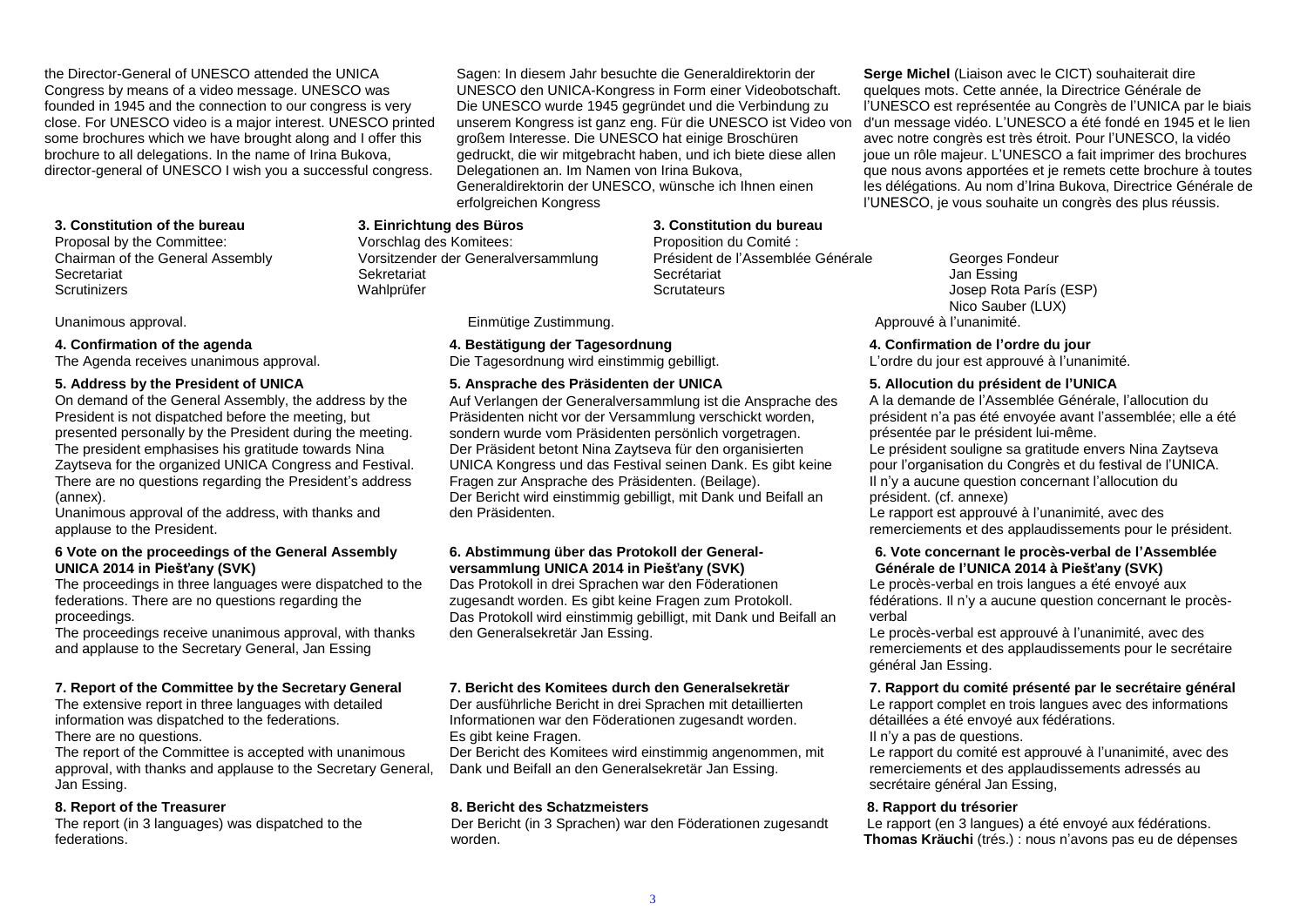**Thomas Kräuchi** (treas.): In the year 2014 we didn't have any large expenditures, so we were able to close the year slightly positive. You all received the detailed report. All contributions have been made except for Armenia which country hasn't paid for 2 years in succession. So ultimo 2015 CANC will be expelled from UNICA membership unless the fees have been dealt with before.

The report of the treasurer is approved unanimously and welcomed with thanks and laud applause to the treasurer Thomas Kräuchi.

#### **9. Report of the Auditors**

**Nico Sauber** (LUX) reads the Auditors' report loudly during the meeting (see annex). Wolfgang Allin (AUT) and Nico Sauber (LUX) have performed this year's audit separately, because no joint meeting could be arranged. They have scrutinized the bookkeeping and the bank accounts and declare that everything complies with the budget and mandates. They are confident in the way the treasurer performs his task and propose to agree with all previous reports of the treasurer.

There are no questions regarding the Report of the Auditors.

#### **10. Report of the Film Librarian**

**Georges Fondeur** (pres.): you know that since two years the film library is stored at the Lichtspielhaus in Bern (CHE). This is a professional archive for film and film equipment, run by volunteers. However Thomas Kräuchi still is film librarian and in contact with the Lichtspielhaus.

**Thomas Kräuchi** (film lib)**:** Lichtspielhaus has numbered the UNICA films and stored away in cold storage. They newly catalogue the collection, i.e. the films will be viewed, cleaned and described in the Web page of Lichtspielhaus. If anyone in the hall is interested, Thomas Kräuchi has printed some pages for viewing.

For 4 years, we have the disposal of all films of the Festival on HDD, which are stored in the Lichtspielhaus as well. Until today, no film loans have been requested. This is probably due to the DVD's that we make available to the national federations. I want to thank Mr Karakatic and the Croatian Federation for making the annual DVD's.

#### **11. Report of "Friends of UNICA"**

**Georges Fondeur** (pres.): The report was made up by Fred Graber and dispatched to the federations. UNICA friends met here in Saint Petersburg. It was a nice **Thomas Kräuchi** (Schatzm.): Im Jahr 2014 haben wir keine größeren Ausgaben gehabt, so konnten wir das Jahr leicht positiv abschließen. Sie alle haben den ausführlichen Bericht erhalten. Alle Beiträge wurden beglichen mit Ausnahme von Armenien, welches Land schon 2 Jahre hintereinander noch nicht bezahlt hat. Also Ende 2015 wird die CANC von der UNICA Mitgliedschaft ausgeschlossen, es sei denn, die Gebühren werden vor Ende des Jahres erstattet.

Der Bericht des Schatzmeisters wird einstimmig gebilligt, mit Dank und starkem Applaus an den Schatzmeister Thomas Kräuchi.

#### **9. Bericht der Kassenprüfer**

Der Bericht der Kassenprüfer wird während der Sitzung von **Nico**  Le rapport des commissaires aux comptes est lu lors de la **Sauber** (LUX) vorgelesen (siehe Anhang). Wolfgang Allin (AUT) und Nico Sauber (LUX) haben die diesjährige Prüfung separat durchgeführt, da keine gemeinsamen Sitzung arrangiert werden konnte. Sie haben die Buchhaltung und die Banksaldi geprüft und erklären, dass alle Zahlen mit dem Budget und den Mandaten übereinstimmen. Sie zeigen sich sehr zufrieden mit der Ausübung des Amtes durch den Schatzmeister und schlagen vor, alle vorhergehenden Berichte des Schatzmeisters zu genehmigen.

Keiner der Delegierten hat Fragen zu diesem Bericht.

#### **10. Bericht des Filmarchivars**

**Georges Fondeur** (Präs.): Sie wissen, dass seit zwei Jahren unser Filmarchiv im Lichtspielhaus in Bern (CHE) untergebracht ist. Dies ist eine Profiorganisation, geführt von Freiwilligern. Allerdings bleibt Thomas Kräuchi Filmarchivar und Kontaktperson zum Lichtspielhaus.

**Thomas Kräuchi** (Filmarch)**:** Das Lichtspielhaus hat die UNICA Filme im Kühlhaus eingelagert und nummeriert. Sie werden das Ganze neu katalogisieren, d.h. die Filme werden angesehen, gereinigt und auf der Webseite des Lichtspielhauses neu beschrieben. Falls jemand daran interessiert ist, hat Thomas Kräuchi einige Seiten zur Ansicht ausgedruckt.

Seit 4 Jahren stehen uns alle Filme des Festivals auf HDD zur Verfügung, diese sind auch im Lichtspielhaus gelagert. Bis heute wurden keine Filme angefragt. Das liegt bestimmt an den DVD's, die wir den Ländern zur Verfügung stellen. Ich bedanke mich bei Herrn Karakatic und dem Kroatischen Verband für die Herstellung der jährlichen DVD's.

#### **11. Bericht der "Freunde der UNICA"**

**Georges Fondeur** (Präs.): Der Bericht, verfasst von Fred Graber, ist den Föderationen zugesandt worden. Die UNICA Freunde haben sich hier in Sankt Petersburg getroffen. Das war importantes en 2014; en conséquence nous sommes en mesure de clôturer l'année avec un petit excédent. Vous avez tous reçu un rapport détaillé.

Toutes les cotisations ont été versées, à l'exception de l'Arménie, lequel pays ne s'est pas acquitté de cette cotisation sur 2 années consécutives. En conséquence, la CANC perdra son statut de membre de l'UNIC fin 2015, à moins que la cotisation ne soit versée avant cette date.

Le rapport du trésorier est approuvé à l'unanimité, avec des remerciements et des applaudissements nourris pour Thomas Kräuchi.

#### **9. Rapport des commissaires aux comptes**

réunion par **Nico Sauber** (LUX) (voir l'annexe). Wolfgang Allin (AUT) et Nico Sauber (LUX) ont réalisé l'audit de cette année séparément, car aucune réunion commune ne pouvait être organisée. Ils ont vérifié la comptabilité et les comptes bancaires et déclarent que tous les chiffres sont conformes au budget et aux mandats. Ils se disent confiants quant à la manière dont le trésorier s'acquitte de sa tâche et proposent de valider tous les précédents rapports du trésorier.

Il n'y a aucune question concernant le rapport des commissaires aux comptes.

#### **10. Rapport du cinémathécaire**

**Georges Fondeur** (prés.): vous savez que depuis deux ans, la Cinémathèque est stockée à la Lichtspielhaus à Berne (CHE). Il s'agit d'une archive professionnelle pour le cinéma et le matériel cinématographique, dirigé par des bénévoles. Cependant, Thomas Kräuchi est toujours cinémathécaire et en contact avec la Lichtspielhaus.

**Thomas Kräuchi** (cinémath.): la Lichtspielhaus a numéroté les films de l'UNICA et les a stockés dans un entrepôt frigorifique.Il est prévu d'effectuer un nouveau classement, c'est-à-dire que les films seront vus, nettoyés et nouvellement décrits sur la page web de la Lichtspielhaus. Si quelqu'un est intéressé, Thomas Kräuchi a imprimé quelques pages afin que vous puissiez voir par vous-même.

Depuis 4 ans, nous avons à notre disposition un disque-dur contenant tous les films qui sont stockés par la Lichtspielhaus. Jusqu'à aujourd'hui, aucun prêt de film n'a été sollicité. C'est probablement à cause du DVD que nous distribuons aux pays chaque année. Je tiens à remercier Monsieur Karakatic et l'Association croate pour la production du DVD annuel.

#### **11. Rapport des « Amis de l'UNICA »**

**Georges Fondeur** (prés.): Fred Graber a rédigé ce rapport, lequel a été envoyé aux fédérations. Les amis de l'UNICA se sont rencontrés ici à Saint-Pétersbourg. C'était une rencontre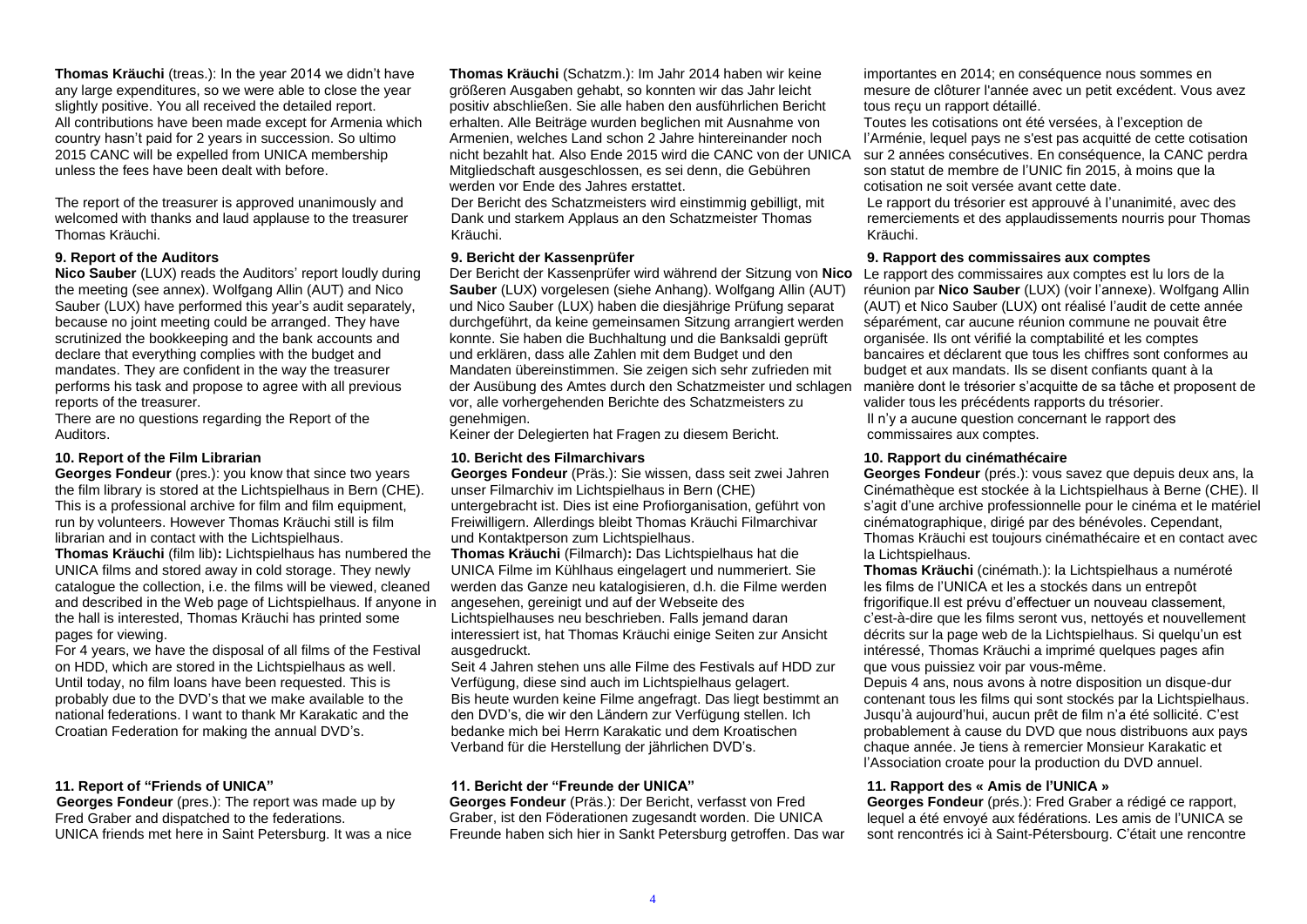meeting, where Fred Graber presented us beautiful pictures of the Committee meeting in Suceava.

The report is approved unanimously, with thanks and applause to Fred Graber

#### **12. Report on UNICA Patronages**

The report was made up by Wolfgang Freier and dispatched to the federations.

**Wolfgang Freier** (patronages) You all have seen that the name of the Festival in South Korea was not correct. There is an improved version of the list available in the website. The report is approved unanimously, with thanks and applause to Wolfgang Freier.

#### **13. Report of the delegate to I.F.T.C.**

The author of this report is Serge Michel. The report was dispatched in three languages to the federations. **Serge Michel (IFTC Liaison) this year is the 70<sup>th</sup>** anniversary of UNESCO. The UNICA Congress is an important event in Saint Petersburg. There is a special prize, Prix Delmiro de Caralt with the picture of Fellini on it, which since 2008 exists on the occasion of the  $50<sup>th</sup>$ anniversary of IFTC. UNICA may pass this price to a filmmaker that best expresses the values of UNESCO: tolerance and communication between peoples. **Georges Fondeur** (pres.) thanks Serge Michel for his work as vice-president of IFTC and attach UNICA to UNESCO. The report is approved unanimously, with thanks and applause to Serge Michel.

## **14. Report regarding UNICA Web**

**Georges Fondeur** (pres.) expresses his gratitude to Dave Watterson, who has been our web-master for the last year. **Dave Watterson** (webmaster): seizes the chance to thank the interpreters, who perform wonderful job in interpreting the congress till this moment.

He adds that most of the reports for this GA are already online and the minutes will be online as soon as they are ready.

In the UNICA NEWS website many of the films we have seen this week are online next week. This has been done by the authors voluntarily so the copyrights are not violated. The report is approved unanimously, with thanks and applause to Dave Watterson.

## **15. Discharge of the Committee**

The auditors already proposed to discharge the Committee in the report, read by **Nico Sauber** (LUX). This proposal is accepted unanimously.

eine nette Angelegenheit, Fred Graber hat uns schöne Bilder von der Komiteesitzung in Suceava vorgeführt .

Der Bericht wird einstimmig genehmigt mit Dank an und Beifall für Fred Graber

#### **12. Bericht über UNICA Patronate**

Der Bericht, verfasst von Wolfgang Freier, ist den Föderationen zugesandt worden.

**Wolfgang Freier** (Patronagen): Sie haben alle gesehen, dass der Name des Festivals in Süd-Korea nicht richtig war. Es ist eine verbesserte Version der Liste vorhanden im Internet. Der Bericht wird einstimmig genehmigt mit Dank und Beifall für Wolfgang Freier.

#### **13. Bericht des Delegierten für die CICT**

Der Autor dieses Berichts ist Serge Michel. Der Bericht ist in drei Sprachen den Föderationen geschickt worden. **Serge Michel** (CITC Kontakte): Dieses Jahr ist das 70. Jubiläum der UNESCO. Der UNICA Kongress ist ein wichtiges Ereignis in Sankt Petersburg. Es gibt einen besonderen Preis, Prix Delmiro de Caralt mit dem Bild von Fellini darauf; er besteht seit 2008 anlässlich des 50. Jubiläums der CICT. Die UNICA darf diesen Preis einem Filmemacher übergeben, der die Werte der UNESCO, Toleranz und Kommunikation zwischen Völkern, am besten ausdrückt.

**Georges Fondeur** (Präs.) dankt Serge Michel für seine Arbeit als Vizepräsident der CICT und dafür, die UNICA mit der UNESCO zu verbinden.

Der Bericht wird einstimmig angenommen, mit Dank und Beifall an Serge Michel.

## **14. Bericht betreffs UNICA Web**

**Georges Fondeur** (Präs) spricht seinen Dank an Dave Watterson aus, der das letzte Jahr unser Web-Master war. **Dave Watterson** (Webmaster) ergreift die Chance, den Dolmetschern zu danken, die eine wunderbare Arbeit bei der Übersetzung des Kongresses leisten.

Er fügt hinzu, dass die meisten der Berichte für diese GV bereits online sind und das Protokoll online kommt, sobald es fertig ist . Auf der UNICA-NEWS-Webseite sind viele der Filme, die wir diese Woche gesehen haben, nächste Woche schon online. Dies wurde von den Autoren freiwillig gemacht, so dass die Urheberrechte nicht verletzt werden.

Der Bericht wird einstimmig angenommen, mit Dank und Beifall an Dave Watterson.

## **15. Entlastung des Komitees**

Die Kassenprüfer haben bereits in dem von **Nico Sauber** (LUX) vorgelesenen Bericht vorgeschlagen, das Komitee zu entlasten. Dieser Vorschlag wird einstimmig angenommen.

agréable, où Fred Graber nous a présenté un beau film de la session du Comité à Suceava. Le rapport est approuvé à l'unanimité, avec des remerciements et applaudissements pour Fred Graber.

#### **12. Rapport sur les patronages de l'UNICA**

Wolfgang Freier a rédigé ce rapport, lequel a été envoyé aux fédérations.

**Wolfgang Freier** (patronages) Vous avez vu que le nom du Festival en Corée du Sud n'était pas correct. Il y a une version améliorée de la liste sur le site-web de l'UNICA. Le rapport est approuvé à l'unanimité, avec des remerciements et applaudissements pour Wolfgang Freier.

#### **13. Rapport du délégué au C.I.C.T.**

Serge Michel est l'auteur de ce rapport. Le rapport en trois langues a été envoyé aux fédérations (voir annexe). Serae Michel *(Liaison auprès du CICT)* cette année est le 70<sup>e</sup> anniversaire de l'UNESCO. Le congrès de l'UNICA est un événement important à Saint-Pétersbourg. Il y a un prix spécial, le Prix Delmiro de Caralt avec l'image de Fellini, qui a été créé en 2008 à l'occasion du 50<sup>e</sup> anniversaire du CICT. L'UNICA peut remettre ce prix à un cinéaste qui exprime le mieux les valeurs de l'UNESCO, de tolérance et de communication entre les peuples.

**Georges Fondeur** (prés.) remercie Serge Michel pour son travail en tant que vice-président du CICT et pour attacher l'UNICA à l'UNESCO.

Le rapport est approuvé à l'unanimité, avec des remerciements et des applaudissements à Serge Michel.

#### **14. Rapport concernant le site Internet de l'UNICA**

**Georges Fondeur** (prés.) exprime sa gratitude à Dave Watterson, qui a été notre webmaster pour la dernière année. **Dave Watterson** (webmaster) saisit l'occasion pour remercier les interprètes, qui effectuent un très bon travail en interprétant le congrès jusqu'à ce moment.

Il ajoute que la plupart des rapports pour cette A-G sont déjà en ligne et que le procès-verbal sera en ligne dès qu'il sera prêt.

Sur le site WebUNICA-NEWS, de nombreux films que nous avons vu cette semaine seront en ligne dès la semaine prochaine. Cette mise à disposition s'est faite par les auteurs afin que les droits d'auteur ne soient pas violés.

Le rapport est voté à l'unanimité, suivi par des remerciements et applaudissements à Dave Watterson pour tous ses efforts.

#### **15. Quitus au comité**

Les commissaires aux comptes ont déjà proposé de donner quitus au comité dans leur rapport, lu par **Nico Sauber** (LUX)**.** Cette proposition est approuvée à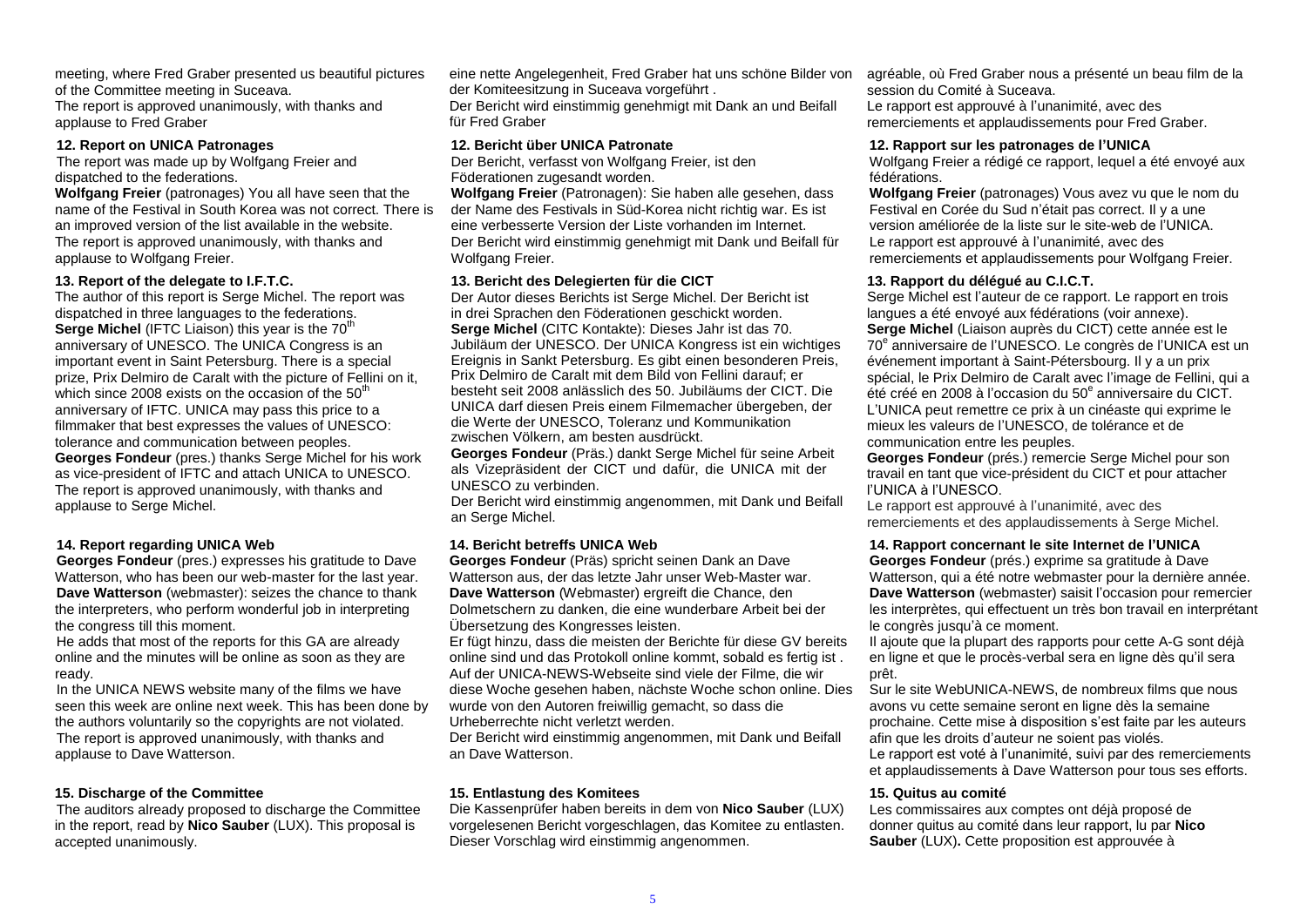**Georges Fondeur** (pres.) thanks his fellow members of the committee.

**Georges Fondeur** (pres.) explains about the suggested modification of the statutes that the work of the President isn't decreasing. There are always some people in the Committee who mainly take on the job that has to be done. He mentions as example Wolfgang Freier, who visits most patronage festivals, but even Wolfgang cannot be everywhere at the same time. The President himself experienced one weekend in 2014 the problem that he should attend three different occasions at the same time: firstly in Korea with the international video festival in Seoul, secondly in Fieberbrunn, Austria, at the  $50<sup>th</sup>$  anniversary of the VÖFA and at the same time he was invited to the DAFF in Germany. Because he long promised Alois Urbanek to visit the VÖFA anniversary, he unfortunately had to cancel two other occasions. Furthermore it will remain difficult for the future President to make any commitments without much effort, because he does not live near an international airport. Therefore, the Committee has proposed the General Assembly to enable a second Vice President at executive level. To avoid any increase in costs the Committee created a possibility to reduce the number of advisors if necessary. Even if in future fewer candidates than today present themselves, the Committee can work with "3 to 7 advisors". All is now proposed as a modification of the statutes.

A 2/3 majority is required (equals 17 votes) to accept the proposal.

**Max Hänsli** (LIE & hon.pres.) stresses that there have been two vice-presidents before to represent the Eastern and Western European States in the Committee. After the peace entered in Europe this was abandoned again.

Furthermore Max Hänsli reports that he has contacted the Liechtenstein Association because of this modification of the statutes. The Liechtenstein Association he asked to question the constitutional amendment with the same arguments as Max previously discussed. If the President had explained in detail the proposal when shipped, then the question would probably have not occurred. In any case, Max is of opinion that the distribution of work between the various offices within the Committee must be well set.

**Georges Fondeur** (pres.): that is exactly what the new Committee will do. The distribution of work nevertheless doesn't diminish the extent of the work. The renovation work must be distributed to many shoulders.

**Bernhard Zimmermann** (DEU) thinks that the statutes must

**Georges Fondeur** (Päss.) erklärt zur vorgeschlagenen Statutenänderung, dass die Arbeit des Präsidenten nicht abnimmt. Es sind immer nur einige Leute im Komitee, die überwiegend die Arbeit auf sich nehmen. Er nennt als Beispiel Wolfgang Freier, der die meisten Patronage Festivals besucht, aber auch Wolfgang kann nicht überall zugleich sein. Der Präsident selbst hatte 2014 an einem Wochenende das Problem, dass er an drei Stellen zugleich sein müsste: erstens in Korea beim Internationalen Videofestival in Seoul, zweitens in Fieberbrunn, Österreich, beim 50. Jubiläum des VÖFA und gleichzeitig war er bei der DAFF in Deutschland eingeladen. Weil er Alois Urbanek schon lange versprochen hat, das VÖFA Jubiläum zu besuchen, musste er bei den beiden anderen Events leider absagen.

Weiterhin wird es auch für den zukünftigen Präsident schwierig sein, alle Verpflichtungen ohne großen Aufwand zu vollziehen, weil er nicht in der Nähe eines Internationale Flughafens wohnt.

Deshalb hat das Komitee der Generalversammlung vorgeschlagen auf Exekutivebene einen zweiten Vize-Präsidenten zu ermöglichen. Um eine eventuelle Kostenerhöhung zu vermeiden, hat das Komitee sich überlegt die Möglichkeit zu schaffen, die Zahl der Beiräte zu reduzieren. Auch wenn sich in der Zukunft weniger Kandidaten als heute melden, kann das Komitee doch funktionieren, auch bei "3 bis 7 Beiräten". Das alles wird jetzt vorgeschlagen als Statutenänderung.

Wir brauchen 2/3 der Stimmen (also 17 Stimmen) um den Vorschlag anzunehmen.

**Max Hänsli** (LIE & Ehrenpräs.) betont, dass es früher auch schon mal zwei Vizepräsidenten gegeben hat, um die ost- und westeuropäische Staaten im Komitee zu vertreten. Als dann der Eiserne Vorhang fiel, hat man dies wieder fallen gelassen. Weiters berichtet Max Hänsli, dass er sich mit dem Liechtensteiner Verband in Verbindung gesetzt hat wegen dieser Statutenänderung. Der Liechtensteiner Verband hat ihn gebeten, die Statutenänderung in Frage zu stellen aus den gleichen Gründen, die Max vorher erläutert hat. Hätte der Präsident den Vorschlag so ausführlich wie heute bei der Versendung erläutert, dann wäre die Frage wahrscheinlich nicht aufgetreten. Jedenfalls ist Max der Meinung, dass die Arbeitsverteilung zwischen den verschiedenen Ämtern im Komitee gut festgelegt sein muss.

**Georges Fondeur** (Präs.): Genau das wird das neue Komitee

#### **Georges Fondeur** (Präs.) dankt seinen Kollegen im Komitee. l'unanimité.

**Georges Fondeur** (prés.) remercie ses collègues du comité.

#### **16. Modification of the Statutes 16. Änderung der UNICA Statuten 16. Changement des Statuts de l'UNICA**

Georges Fondeur (prés.) explique le changement des Statuts, que le travail du Président ne sera pas moindre. Il y a toujours certaines personnes au sein du Comité qui se chargent principalement du travail. Il mentionne à titre d'exemple Wolfgang Freier, qui se rend à la plupart des festivals patronages, mais souligne le fait que Wolfgang ne peut pasêtre partout en même temps. Lors d'un week-end en 2014, le Président a été confronté au problème qu'il doive se rendre en même temps à trois évènements : tout d'abord en Corée au festival international de vidéo à Séoul, deuxièmement à Fieberbrunn, Autriche, lors du 50ème anniversaire de la VÖFA et en même temps il a été invité au DAFF en Allemagne. Parce qu'il a promis depuis longtemps à Alois Urbanek à visiter l'anniversaire de VÖFA, il a malheureusement dû annuler deux autres occasions.

De plus, il sera difficile pour le futur Président de prendre des engagements sans trop d'efforts, car il ne vit pas près d'un aéroport international.

Par conséquent, la Commission a proposé à l'Assemblée générale de permettre la nomination un deuxième Vice-Président au niveau de l'exécutif. Afin d'éviter toute augmentation des coûts, le Comité a à la capacité de réduire le nombre de conseillers. Même dans le cas où moins de candidats se présenteraient à l'avenir, le Comité pourra travailler avec «3 à 7 conseillers». Cette modification des Statuts de l'UNICA est proposée.

Le Comité a besoin d'une majorité de 2/3 (soit 17 voix) pour accepter la proposition.

**Max Hänsli** (LIE & prés. d'hon.) souligne qu'il y avait par le passé aussi deux vice-présidents, pour représenter les états d'Europe de l'est et de l'ouest dans le comité. Après que la paix s'est installée en Europe, cette division a été abandonnée.

En outre, Max Hänsli rapporte qu'il a contacté l'Association du Liechtenstein à cause de cette modification des statuts. L'Association de Liechtenstein lui a demandé de questionner ce changement des statuts, avec les mêmes arguments que Max a exposés précédemment. Si le Président avait expliqué en détail la proposition lors de l'expédition, alors la question n'aurait probablement pas été posée. En tout cas, Max est d'avis que la répartition du travail entre les différents offices au sein du Comité doit être bien définie.

**Georges Fondeur** (prés.): explique que c'est justement ce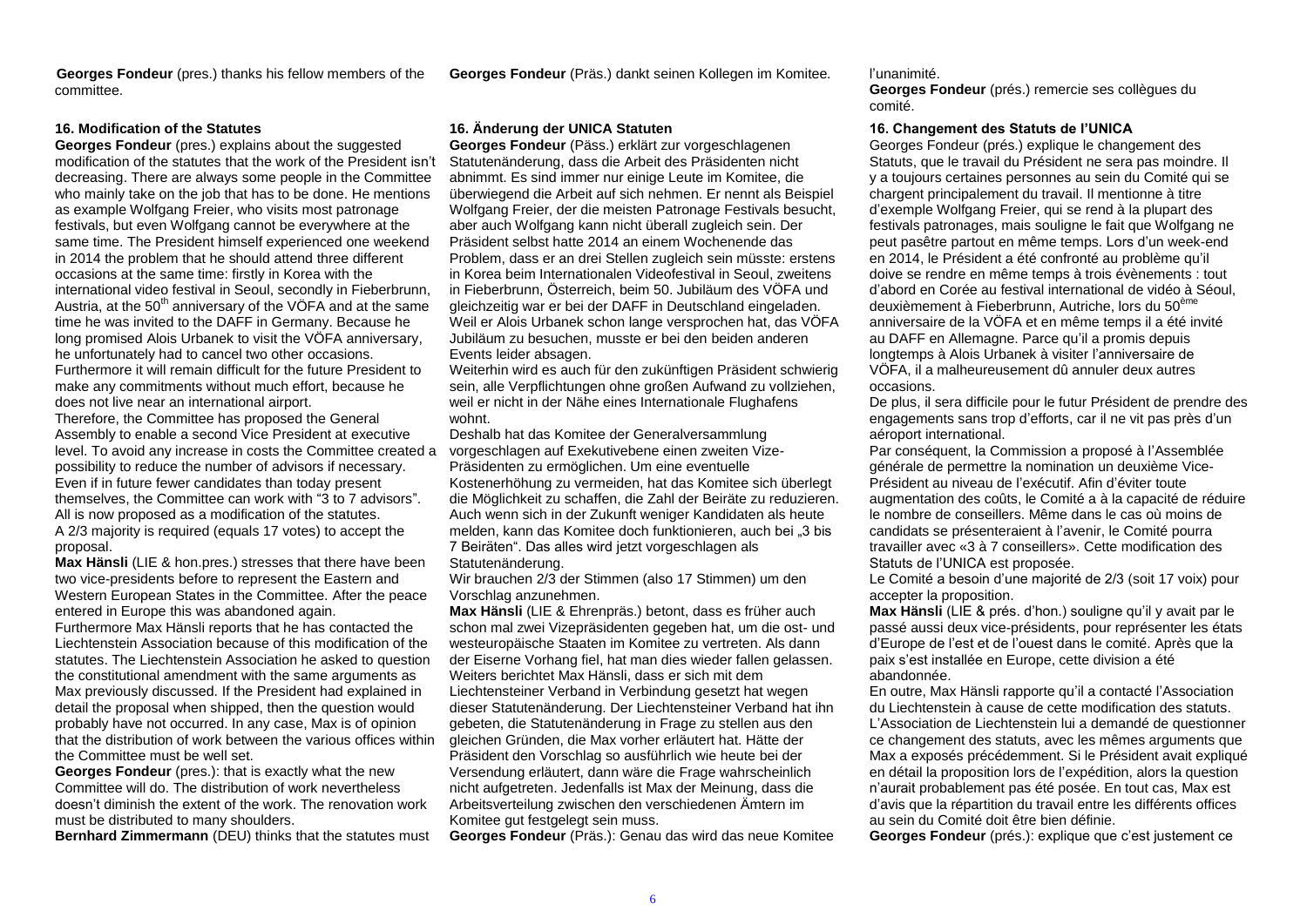not limit the organization too much. A good distribution of the work within the Committee must not be set in the statutes and certainly not a division between the "East" and "West". The Statutes have to set minimal restraints.

**Georges Fondeur** (Pres..) indicates that "one or two" is proposed. It is not necessary to always accept two vicepresidents. But the possibility is created with this amendment of the statutes.

**Emil Mateias** (ROU): the Romanian delegation agrees to the possibility to have two Vice Presidents. We need to deal with the future and if a VP can deal with the youth, that would be ideal.

**Georges Fondeur** (Pres.) brings the possibility to have two vice-presidents to the vote first. 19 votes in favour, LIE, TUN, ITA, HUN abstain and there's two votes against. The proposal is thus adopted.

The next proposal to allow "3 to 7" advisors (instead of 5 to 7) is adopted with unanimity of 25 votes.

#### **17. List of candidates for members of the Committee 17. Liste der Kandidaten für die Wahl der Komitee-**

**Georges Fondeur** (pres.) the (mostly new) candidates should have the opportunity to introduce themselves. The list was sent to the federations and we start with the candidates for the executive Committee.

**Dave Watterson** (cand. pres.) My parents learned me to give something in return to an organization, you are a member to. I do not particularly want to be president of UNICA, but I want UNICA to be an organization that prospers year after year. And that has been under threat. ARM and FRA wanted to turn UNICA into just one more international film festival. There are thousands of those festivals around the world. UNICA is unique Our purpose is (next to the competition) to organize a congress, which literary means: "bringing people together" and talk and discuss together, meet, eat and drink together. It is a (rather small) step towards peace to the world , which is why UNESCO supports us. But there is another threat. When UNICA started it was a bunch of younger people with enthusiastic ideas and I think we lost some of that energy during the last decades. I want to bring that enthusiasm back into UNICA with the help of the new committee. Bring

auch machen. Die Arbeitsverteilung macht aber das Ausmaß der Arbeit nicht kleiner. Die Erneuerungsarbeit muss auf viele Schultern verteilt werden.

**Bernhard Zimmermann** (DEU) meint, dass die Statuten die Organisation nicht zu viel einschränken sollten. Eine gute Arbeitsteilung im Komitee müsste nicht in den Statuten festgelegt werden und schon gar nicht eine Verteilung in "Ost" und "West". Die Satzung muss möglichst wenig Fesseln auferlegen.

**Georges Fondeur** (Präs.) weist darauf hin, dass vorgeschlagen wird: "einer oder zwei". Es müssen also keine zwei Vizepräsidenten sein. Aber die Möglichkeit wird mit dieser Statutenänderung geschaffen.

**Emil Mateias** (ROU): Die Rumänische Delegation befürwortet die Möglichkeit zwei Vizepräsidenten zu haben. Wir müssen uns mit der Zukunft befassen und wenn einer der VP'n sich mit der Jugend beschäftigen könnte, wäre das ideal.

**Georges Fondeur** (Präs.) bringt zuerst die Möglichkeit, zwei Vizepräsidenten zu haben, zur Abstimmung. 19 Stimmen sind für, LIE, TUN, ITA und HUN enthalten sich der Stimme und es gibt zwei Gegenstimmen. Der Vorschlag ist damit angenommen.

Der nächste Vorschlag "3 bis 7" (statt 5 bis 7) Beiräte zu ermöglichen, wird mit Einstimmigkeit von 25 Stimmen angenommen.

## **Mitglieder**

**Georges Fondeur** (Präs.): Die (überwiegend neuen) Kandidaten sollen die Möglichkeit haben sich kurz vorzustellen.

Die Liste wurde den Föderationen zugeschickt und wir fangen an mit den Kandidaten für das Exekutiv Komitee. **Dave Watterson** (Kand. Präs.): Meine Eltern haben mich gelehrt, einer Organisation, bei der man Mitglied ist, Gegendienste zu leisten. Ich wollte nicht unbedingt Präsident der UNICA werden, aber ich will aus der UNICA eine Organisation machen, die Jahr für Jahr besser wird. Und dies wurde speziell bedroht. ARM und FRA wollten die UNICA in nur ein weiteres der üblichen internationalen Filmfestivals verwandeln.. Es gibt Tausende von diesen Festivals weltweit. Die UNICA ist einzigartig. Es ist unser Ziel (neben dem Wettbewerb) einen Kongress zu organisieren, was wörtlich bedeutet "Menschen zusammenbringen" , miteinander zu sprechen und gemeinsam zu diskutieren, einander treffen, zusammen essen und trinken. Es ist ein (eher kleiner) Schritt zum Frieden in der Welt, weshalb die UNESCO uns so gerne unterstützt. Und es gibt eine weitere Bedrohung. Die UNICA , das waren zu Beginn ein paar jüngere begeisterte Leute mit mitreißenden Ideen und ich denke, dass

que fera le comité. La répartition du travail ne diminue pas l'étendue des travaux. Le travail de renouvellement doit être réparti sur plusieurs épaules.

**Bernhard Zimmermann** (DEU) pense que les statuts ne doivent pas trop limiter l'organisation. Une bonne répartition du travail au sein du Comité ne doit pas être définie dans les Statuts et ces derniers ne doivent certainement pas définir une division entre « Est » et « Ouest ». Les statuts ne doivent comporter que des restrictions minimales.

**Georges Fondeur** (prés.) indique qu'il est proposé «un ou deux». Donc il ne faut pas obligatoirement élire deux viceprésidents. Mais la possibilité est créée avec cet amendement des statuts..

**Emil Mateias** (ROU): la délégation roumaine est favorable à la possibilité d'avoir deux vice-présidents. Il faut penser à l'avenir et si un VP peut s'occuper de la jeunesse, ceci serait idéal.

**Georges Fondeur** (prés.) porte d'abord au vote la possibilité d'avoir deux vice-présidents. 19 voix en faveur , LIE, TUN, ITA et HUN s'abstiennent et il y a deux voix contre. La proposition est donc adoptée.

La proposition suivante pour permettre «3 à 7» conseillers (au lieu de 5 à 7) est adoptée à l'unanimité des 25 votes.

#### **17. Liste des candidats pour le comité de l'UNICA**

**Georges Fondeur** (prés.) les candidats (pour la plupart nouveaux) devraient avoir l'occasion de se présenter euxmêmes.

La liste a été envoyée aux fédérations et nous commençons avec les candidats pour le Comité exécutif.

**Dave Watterson** (cand. prés): mes parents m'ont appris à donner quelque chose en retour à une organisation, dont je suis membre. Je ne veux surtout pas être président de l'UNICA, mais je veux que l'UNICA soit une organisation qui prospère année après année. Et elle a été sous la menace. ARM et FRA voulaient transformer l'UNICA en un festival international du film comme il y en a tant d'autres. Il y a des milliers de ces festivals dans le monde. UNICA est unique. Notre but est (à côté de la compétition cinématographique), d'organiser un congrès, c'est-à-dire : "rassembler les gens" et parler et discuter ensemble, rencontrer, manger et boire ensemble. C'est un (plutôt petit) pas vers la paix dans le monde, c'est pourquoi l'UNESCO nous soutient. Mais il y a une autre menace. Au début, l'UNICA, c'était un groupe de personnes plus jeunes avec des idées enthousiastes et je pense que nous avons perdu une partie de cette énergie au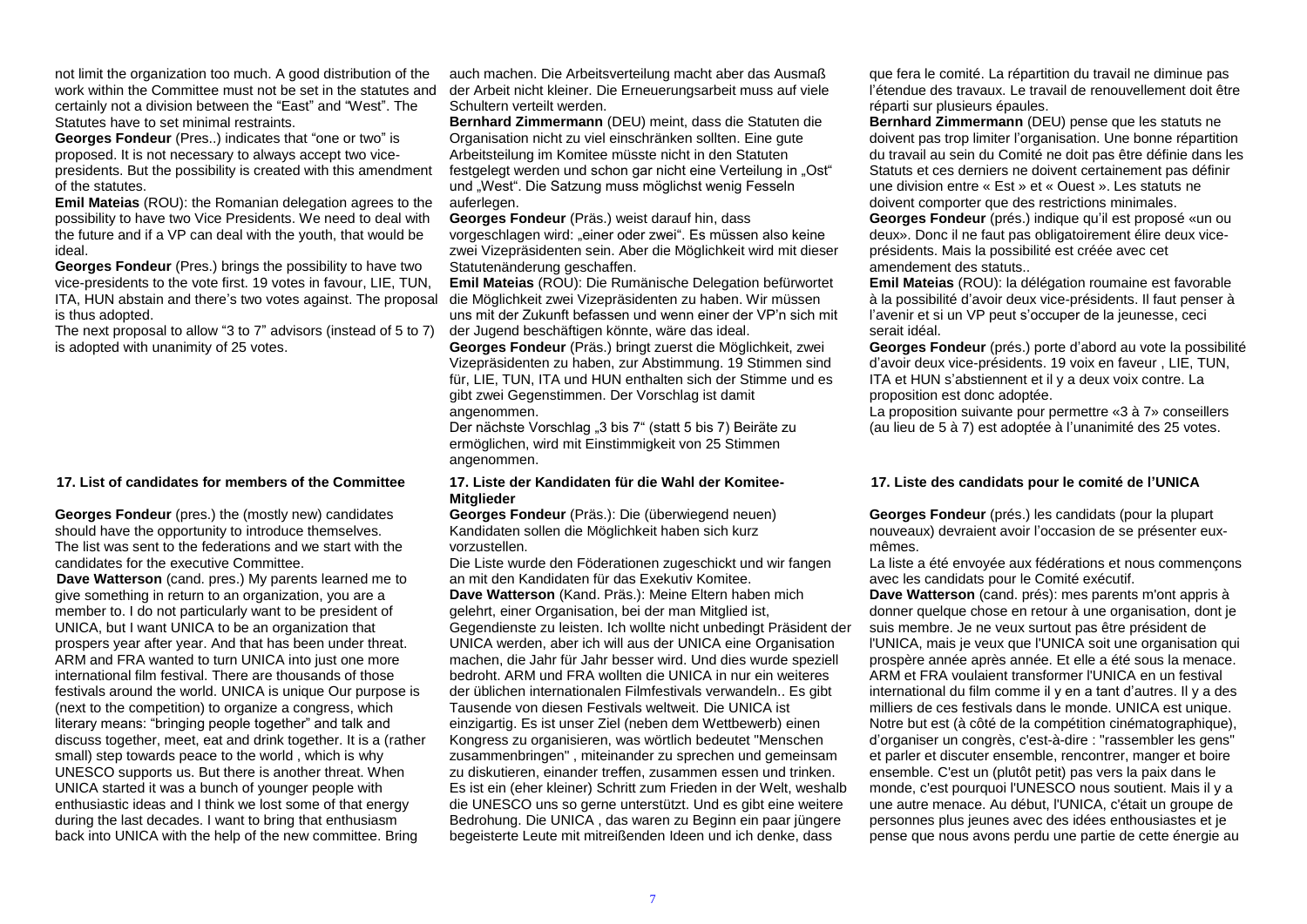#### film back to the top of all hobbies.

**Bernhard Lindner** (cand. vp): you know me perhaps as president of the jury for several years, because it is one of my passions to watch movies and to talk about movies. Therefore I was not able to mingle among the festival audience. You've read thanks to Dave Watterson the curriculum vitae on the Internet. I was born in 1946 and worked until some years ago at the Deutsche Bahn as a Manager in the field of data processing and organization. I make films since 1960-1961. For some years now I'm in a team to redesign the German federation BDFA to provide young filmmakers more opportunities. UNICA also could use some changes, but in the form as evolution, rather than revolution. Maybe one can make the congress slightly less expensive, so that even to little wealthy people better access is available. Furthermore, I want to improve the communication with the countries, not only from the Committee to the countries but also from the countries to the Committee (not only during the Congress) to know what hurts us and what pleases us. Let us start! **Georg Schörner** (s-g cand.): UNICA is celebrating its 85th anniversary next year if initiating activities are incorporated. This is nice but also linked to problems because very long existing institutions easily freeze in ever returning activities. I originally applied as adviser and successor of Alois Urbanek. I got signals that I could be useful to UNICA as secretary-general and then extended my application to G-S. I am born in 1951 and worked professionally as a Director of a Research Institute in the field of environment and as a cofounder of a scientific Academy. I made films since 1967 and joined the Board of Directors of VÖFA since 1976 and was secretary-general of the Association for 19 years. I would like to dedicate myself for UNICA to five points:

- 1. UNICA should be distinguished as an organisation and UNICA better than Congress.
- 2. one should consider how the Festival can be easily changed to optimize and are attractive to new audiences
- 3. you can improve internal communication (also with the Member States);
- 4. perhaps, we need to align amateurs, film school / Academy and young professionals;
- 5. how to use archive better the UNICA?

I thank you in advance for your support if you believe that I can use the UNICA as General Secretary in the next three years.

wir diese Energie in den letzten Jahrzehnten ein wenig verloren haben. Ich möchte, die Begeisterung mit Hilfe des neuen Komitees in die UNICA zurückzubringen, Film wieder zurück an die Spitze aller Hobbies bringen.

**Bernhard Lindner** (Kand. VP): Sie kennen mich vielleicht als Jurypräsident und das schon seit mehreren Jahren, weil es eine meinen Leidenschaften ist, Filme anzusehen und über Filme zu sprechen. Deshalb war ich auch nicht viel im Stande, mich unter die Festivalzuschauer zu begeben. Sie haben dank Dave Watterson den Lebenslauf im Internet lesen können. Ich bin Jahrgang 1946 und habe bis vor einigen Jahren bei der Deutschen Bahn als Manager im Bereich Datenverarbeitung und Organisation gearbeitet. Ich filme seit 1960-1961. Seit einigen Jahren bin ich mit einem Team dabei, den Deutschen Verband BDFA neu zu gestalten, z.B. um jungen Filmern mehr Möglichkeiten zu bieten. Auch die UNICA kann einige Änderungen gebrauchen, aber in der Form einer Evolution und nicht als Revolution. Vielleicht kann man den Kongress etwas preiswerter machen, so dass auch wenig vermögende Menschen besser Zugang geboten wird. Weiters möchte ich die Kommunikation mit den Ländern verbessern, nicht nur vom Komitee zu den Ländern, sondern auch von den Ländern zum Komitee (nicht nur während des Kongresses), um zu wissen, was uns weh tut und was uns freut. Fangen wir an! **Georg Schörner** (Kand. G-S): Die UNICA feiert nächstes Jahr ihr 85. Jubiläum, falls man die Vorläufe- Aktivität mitrechnet. Das ist schön, aber auch mit Problemen verbunden, weil sehr bewährte Institutionen leicht erstarren in immer wiederkehrende Aktivitäten. Ich habe mich ursprünglich als Beirat und Nachfolger von Alois Urbanek beworben. Ich habe dann Signale bekommen, dass ich der UNICA als Generalsekretär nützlich sein könnte und habe dann meine Bewerbung als G-S erweitert.

Ich bin Jahrgang 1951 und war beruflich tätig als Leiter eines Forschungsinstitutes im Umweltbereich und als Mitbegründer einer wissenschaftlichen Akademie. Ich habe gefilmt seit 1967 und bin seit 1976 im Vorstand des VÖFA und Generalsekretär des Verbandes seit 19 Jahren. Ich möchte mich bei UNICA einsetzen bei fünf Punkten:

- 1. UNICA als Organisation und UNICA als Kongress sollten besser unterschieden werden.
- 2. Man soll sich überlegen, wie das Festival leicht geändert werden kann, um es zu optimieren und für neues Publikum attraktiv zu machen.
- 3. Die interne Kommunikation (auch mit den Mitgliedsländern) kann man weiter verbessern;
- 4. Amateure, Filmschule /Akademie und Junge Profis müssen wir vielleicht neu ausrichten;
- 5. Wie kann man das UNICA Archiv besser nutzen?

cours des dernières décennies. Je veux ramener cet enthousiasme dans l'UNICA avec l'aide du nouveau Comité. Porter le film de nouveau vers le sommet de tous les loisirs. **Bernhard Lindner** (cand. vp): vous me connaissez peutêtre en tant que président du jury pendant plusieurs années, parce regarder des films et en discuter, que c'est une de mes passions. Par conséquent, je n'ai pas pu me joindre au public du festival. Vous avez peut-être lu grâce à Dave Watterson la notice biographique sur 'Internet. Je suis né en 1946 et ai travaillé jusqu'à il y a quelques années à la Deutsche Bahn en tant que manager dans le domaine de l'informatique et de l'organisation. Je filme depuis 1960- 1961. Depuis quelques années maintenant, je fais partie d'une équipe qui a pour objectif de redessiner la fédération allemande BDFA. Le but est d'offrir plus de possibilités aux jeunes cinéastes. L'UNICA pourrait également profiter de certains changements, mais dans la forme comme une évolution plutôt qu'une révolution. Peut-être que la participation au Congrès pourrait devenir un peu moins cher, afin que même les personnes plus modestes puissent y avoir accès. De plus, je voudrais améliorer la communication avec les pays, pas seulement du Comité vers lespays, mais aussi depuis les pays vers le Comité (et pas seulement lors du Congrès) pour savoir ce qui est négatif et ce qui est positif pour nous.. Lançons-nous! **Georg Schörner** (cand. s-g): l'UNICA célèbre son 85ème anniversaire l'année prochaine si l'on prend en compte les activités en cours. C'est bien, mais les institutions qui ont une longue existence derrière elles, ont tendance à s'immobiliser dans la répétition d'activités identiques. J'ai initialement déposé ma candidature comme conseiller et successeur d'Alois Urbanek. On m'a cependant signalé que je pouvais être utile à l'UNICA comme secrétaire-général et j'ai donc étendu ma candidature au poste deS.-G. Je suis né en 1951 et ai travaillé comme directeur d'un Institut de recherche dans le domaine de l'environnement et comme un des fondateurs d'une Académie scientifique. Je filme depuis 1967 et je suis depuis 1976 dans le Conseil d'administration de la VÖFA et le Secrétaire général de cette Association depuis 19 ans. Je tiens à m'engager à l' UNICA

- suivant cinq points: 1. UNICA doit se distinguer en tant qu'organisation et ne pas se limiter uniquement au Congrès de l'UNICA.
	- 2. il convient d'envisager comment le Festival peut être facilement optimisé et devenir plus attrayant pour un nouveau public
	- 3. améliorer la communication interne (également avec les États membres) ;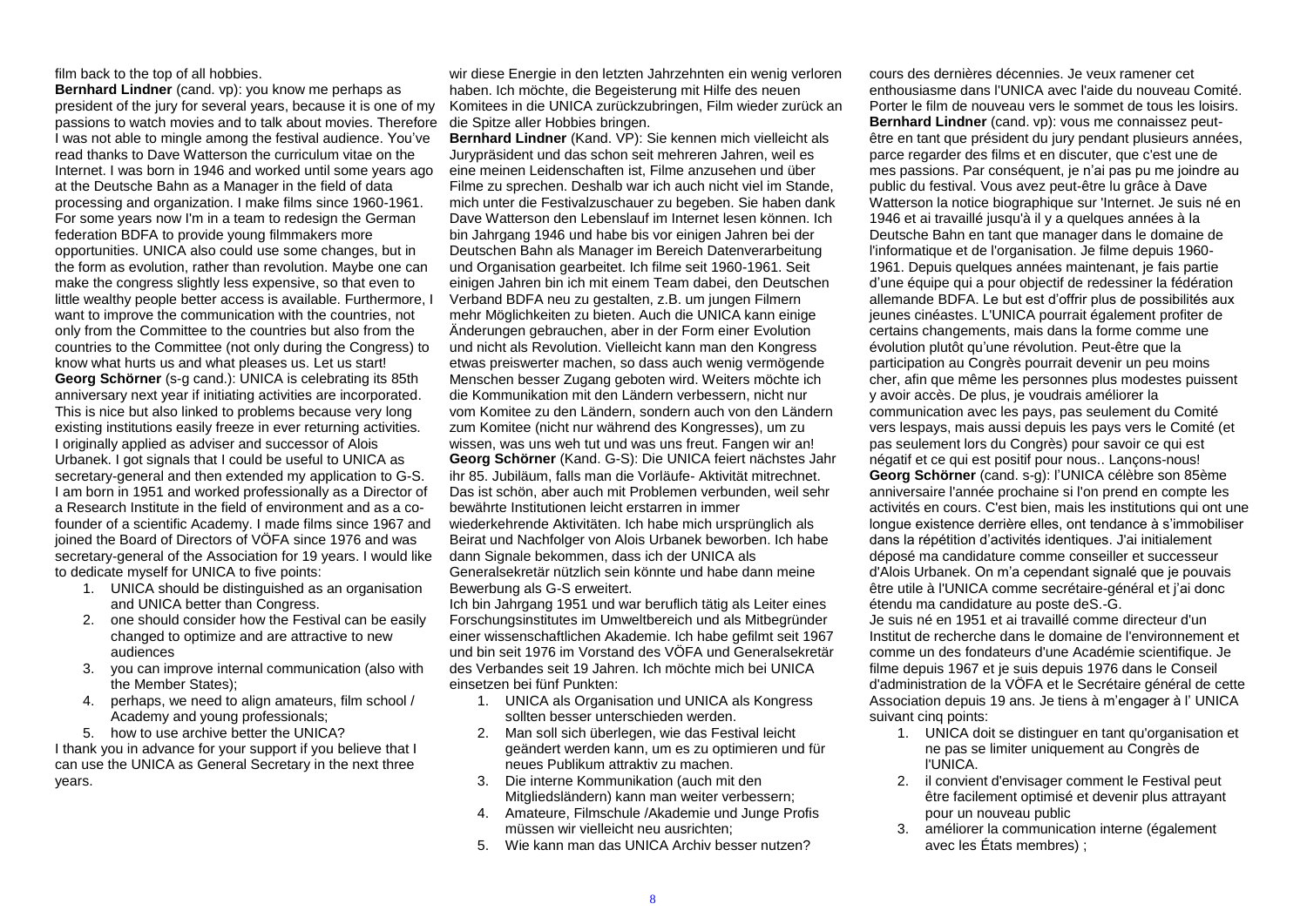Ich bedanke mich im Voraus für Ihre Unterstützung, falls Sie der Meinung sind, dass ich der UNICA als Generalsekretär in den nächsten drei Jahren nützen könnte.

**Georges Fondeur** (pres.) proposes to vote for the first posts of the Committee: President, two Vice Presidents, General Secretary and Treasurer. **Nico Sauber** (LUX) reads the results of the vote. Two ballots

were invalid:

Dave Watterson as president: 23 votes; Jeanne Glass as vice-president: 18 votes; Bernhard Lindner as vice-president: 20 votes; Georg Schörner as secretary-general: 23 votes; Thomas Kräuchi as treasurer: 23 votes.

**Georges Fondeur** (pres.) congratulates the newly elected.

**Georges Fondeur** (pres.): we now come to the election of 7 new advisers to the Committee. So on the ballot you can tick a maximum 7 names and every candidate has to achieve minimum 13 votes to be elected. Candidates that gain the most ballots are elected first.

**Tatyana Alahverdzhieva** (BGR): I've participated in many regional festivals in Bulgaria and was also involved in the Organization of UNICA 2013 in Ruse. I know how to translate. I did also in Ruse. It is a great honour for Bulgaria if I'd be part of the UNICA Committee. And I will serve the Committee and the people in the UNICA as much as I can.

**Mitze Chapovski** (MKD) presents himself. The delegates may know Mitze of the many UNICA congresses, he has visited. This is the seventh. I've written quite a bit in the Web page, but can add that it's a nice opportunity for me to represent Macedonia at the Congress. I make movies since I was seven years old. I came to the Organization of the International Film Festival in Skopje. Mitze is a proponent of the gradual change of UNICA. UNICA remains a noncommercial organization in the base. And the base is located in the clubs in the countries. Strong clubs of revealed strong associations that make up a powerful UNICA. The young generation of filmmakers and viewers we must attract to UNICA.

**Jon Gisle** (NOR) unfortunately is absent due to a professional Congress. Dave Watterson presents him. He is a filmmaker of experimental films, was a long-time president of the National Association NSFF in Norway and is now an honorary member. He would like to support with all his forces,

**Georges Fondeur** (Präs) schlägt vor, die Abstimmung für die ersten Posten des Komitees abzuhalten: Präsident, zwei Vize-Präsidenten, Generalsekretär und Schatzmeister. **Nico Sauber** (LUX) liest die Ergebnisse der Abstimmung vor: zwei Stimmzettel waren ungültig: Dave Watterson als Präsident: 23 Stimmen; Jeanne Glass als Vize-Präsidentin: 18 Stimmen; Bernhard Lindner als Vize-Präsident: 20 Stimmen; Georg Schörner als Generalsekretär: 23 Stimmen; Thomas Kräuchi als Schatzmeister: 23 Stimmen. **Georges Fondeur** (Präs.) beglückwünscht die neu Gewählten

**Georges Fondeur** (Präs.): Wir kommen jetzt zur Wahl von 7 neuen Beratern im Komitee. Also, auf dem Stimmzettel kann man höchstens 7 Namen ankreuzen und jeder Kandidat muss mindestens 13 Stimmen erhalten, um gewählt zu sein. Kandidaten mit den meisten Stimmen werden als erste auserwählt.

**Tatyana Alahverdzhieva** (BGR): Ich habe an vielen regionalen Festivals in Bulgarien teilgenommen und war auch an der Organisation der UNICA 2013 in Rousse beteiligt. Ich weiß, wie man übersetzt. Das habe ich auch in Rousse gemacht. Es ist eine große Ehre für Bulgarien, Teil des UNICA Komitees zu sein. Und ich werde gerne dem Komitee und den Leuten in der UNICA dienen, so viel ich kann.

**Mitze Chapovski** (MKD) stellt sich vor. Die Delegierten kennen Mitze vielleicht von den vielen UNICA Kongressen, die er besucht hat." Dies ist der siebte. Ich habe schon einiges auf der Webseite geschrieben, aber kann noch hinzufügen, dass es ein schöne Gelegenheit für mich ist, Mazedonien beim Kongress zu vertreten. Ich mache Filme, seit ich sieben Jahre alt war. Ich kam zur Organisation des Internationalen Filmfestivals in Skopje. Ich bin ein Befürworter der schrittweisen Änderung der UNICA. Die UNICA muss in der Basis eine nicht-kommerzielle Organisation bleiben. Und die Basis liegt bei den Klubs in den Ländern. Kräftige Klubs ergeben kräftiger Landesverbände, die eine kräftige UNICA bilden. Die junge Generation von Filmemachern und Zuschauern müssen wir zur UNICA bringen. **Jon Gisle** (NOR) ist leider wegen einem (berufsmäßigen) Kongress nicht anwesend. Dave Watterson stellt ihn vor. Er ist 4. peut-être que nous avons besoin de redéfinir les amateurs, école/académie de film et les jeunes professionnels;

5. comment mieux utiliser les archives de l'UNICA? Je vous remercie d'avance pour votre soutien si vous croyez que je peux être utile à l'UNICA en tant que secrétairegénéral pour les trois prochaines années.

**Georges Fondeur** (prés.) propose voter sur les premiers postes du Comité : le Président, deux vice-présidents, secrétaire-général et trésorier.

**Nico Sauber** (LUX) lit les résultats du vote. Deux bulletins de vote n'étaient pas valides:

Dave Watterson comme président : 23 voix ; Jeanne Glass en tant que vice-présidente: 18 voix ; Bernhard Lindner en tant que vice-président : 20 voix ; Georg Schörner comme secrétaire-général : 23 voix ; Thomas Kräuchi comme trésorier : 23 voix. **Georges Fondeur** (prés.) félicite les personnes

nouvellement élues.

**Georges Fondeur** (prés.): nous en arrivons maintenant au choix de 7 nouveaux conseillers au comité. Sur le bulletin de vote vous pouvez cocher un maximum de 7 noms. Un candidat a besoin de 13 voix pour être élu. Les candidats obtenant le plus de voix seront élus les premiers.

**Tatyana Alahverdzhjieva** (BGR): J'avais participé à de nombreux festivals régionaux en Bulgarie et a également participé à l'organisation de l'UNICA 2013 à Roussé. Je sais comment traduire et je l'ai démontréà Roussé. C'est un grand honneur pour la Bulgarie de faire partie du Comité de l'UNICA. Et je servirai le Comité et les gens dans l'UNICA autant que je peux.

**Mitze Chapovski** (MKD) se présente. Les délégués connaissent souvent Mitze en raison de sa participation à de nombreux congrès UNICA. C'est osn septième UNICA. Je me suis présenté sur la page internet mais je peux ajouter que c'est une belle occasion pour moi de représenter la Macédoine lors du Congrès. Je fais des films depuis l'âge de sept ans. Je suis venu à l'organisation du Festival International du Film de Skopje. Mitze est un promoteur du changement graduel de l'UNICA. L'UNICA demeure une organisation fondamentalement non-commerciale. Et la base se trouve dans les clubs dans les pays. Les clubs forts permettent la création de fortes associations qui composent à leur tour un puissant UNICA. Nous devons attirer à l'UNICA la jeune génération de cinéastes et de spectateur. **Jon Gisle** (NOR) est malheureusement absent à cause d'un congrès professionnel. Dave Watterson le présente. Il est un réalisateur de films expérimentaux, a été longtemps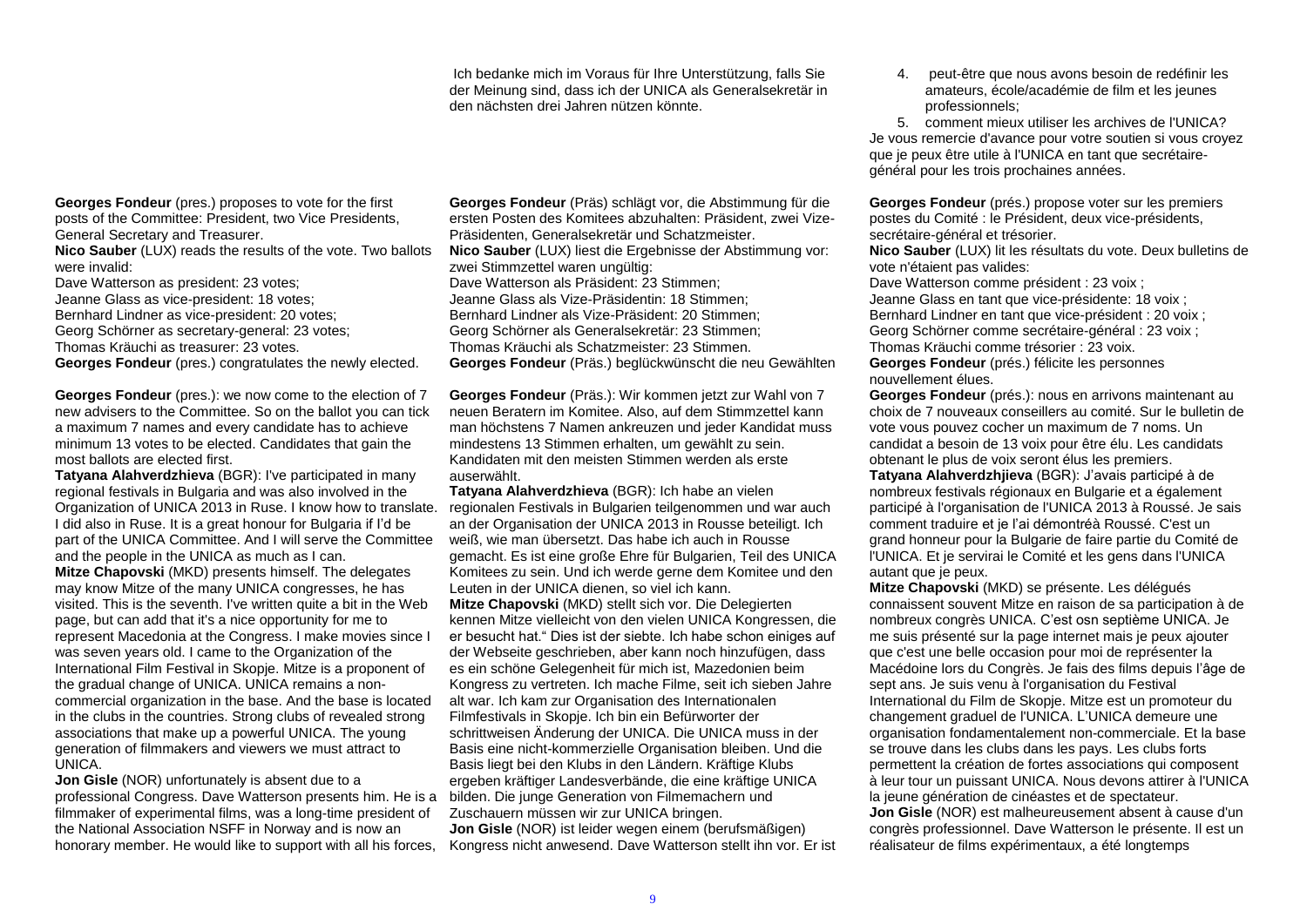UNICA and all filmmakers and is a mainstay of the Eurogroup of film. He hopes that the assembly doesn't blame him not being here today.

**Pawel Łeski** (POL): everyone can witness the kind of work I perform as a member of the jury at this festival, but also back in Blankenberge (BEL), Hammamet (TUN), and also in Gdansk (POL). I got involved in the Organization of some (UNICA) Festivals in Poland. I graduated from the University in Theatre Arts in Warsaw, and studied in Germany and France. I have made films as a director, but mostly I was a film actor in Poland, France and the United States. I am not in the position to say what needs to be changed in UNICA. I'm going to learn above all.

**Franka Stas** (NLD) starts in French and German, but continues in English. It's good to see that so many good candidates apply for membership to the Committee. I've heard that each of us would like to support UNICA. UNICA is regarded as a family. In a family, three things are important: 1. love;

- 
- 2. history/experience;
- 3. future.

I will never forget my first UNICA Congress in Luxembourg in 2002, because my film was in the Netherlands' program. A documentary about Camille Claudel. I was surprised by the atmosphere which prevailed and learned that film is the universal language.

I offer my own experience in film education to young people. I started 41 years ago as a gym teacher but in the last 10 years war Luxemburg 2002, weil mein Film im Niederländischen I have given film classes.

As a family, in my opinion the heart of UNICA must be passed to the next generation. How should you redirect the UNICA fibres on young filmmakers? In a family, you share the experience. And for that I want to make myself useful.

**Rolf Leuenberger** (CHE) receives the stand. He tries to summarize six years of membership of the Committee in six lines. He was well prepared and full of urgency of action as he began his sporty career in 2010 within the Committee. His main coach always whistled him back and braked him. Yet year after year he succeeded to form a jury team of a group of 7 individuals. It is also his initiative that the film archive was accommodated in Bern at the Lichtspielhaus. Jeunesse is and remains a problem child in the UNICA. It wasn't allowed

ein Filmemacher von Experimentalfilmen, war langjähriger Präsident des Nationalverbandes NSFF in Norwegen und ist dort jetzt Ehrenmitglied. Er möchte die UNICA und alle Filmemacher mit all seiner Kraft unterstützen und ist eine Stütze der Eurofilmgruppe. Er hofft, dass Sie es ihm nicht übel nehmen, dass er heute nicht dabei sein kann.

**Pawel Łęski** (POL): Jeder kann sehen, welche Arbeit ich leiste als Juror bei diesem Festival, aber auch damals in Blankenberge (BEL), Hammamet (TUN) und auch in Gdansk (POL). Ich habe mich beteiligt bei der Organisation mancher (UNICA) Festivals in Polen. Ich habe die Universität für Theaterkunst in Warschau absolviert und habe auch in Deutschland und Frankreich studiert. Ich habe als Regisseur Filme gedreht, aber meistens war ich Filmschauspieler in Polen, in Frankreich und den Vereinigten Staaten. Ich bin nicht in der Position, Ihnen zu sagen, was geändert werden muss. Ich werde vor allem lernen.

**Franka Stas** (NLD) fängt an in Französisch und Deutsch, aber fährt weiter in Englisch. Es ist gut, zu sehen, dass so viele gute Kandidaten sich für eine Komitee Mitgliedschaft bewerben. Ich habe gehört, dass jeder von uns gerne die UNICA unterstützen möchte. Die UNICA wird als eine Familie betrachtet. In einer Familie sind drei Dinge wichtig:

- 1. die Liebe;
- 2. die Geschichte/Erfahrung;
- 3. die Zukunft.

Ich werde meinen ersten UNICA Kongress nie vergessen Es Programm dabei war. Eine Dokumentation über Camille Claudel. Ich war überrascht von der Atmosphäre, die da herrschte und lernte, dass Film die Universalsprache ist.. Ich biete meine eigene Erfahrung an, die ich im Filmunterricht an jungen Leuten gesammelt habe. Ich begann vor 41 Jahren als Gymnastiklehrerin, aber in den letzten 10 Jahren habe ich Filmunterricht gegeben.

Als Familie muss m. A. das Herz der UNICA an die nächste Generation weitergegeben werden. Wie sollte man den UNICA-Keim an jugendliche Filmemacher weiterleiten? In einer Familie teilt man die Erfahrung. Und dafür möchte ich mich einsetzen..

**Rolf Leuenberger** (CHE) erhält das Wort. Er versucht sechs Jahre Mitgliedschaft im Komitee auf sechs Zeilen zusammenzufassen. Er war gut vorbereitet und voller Tatendrang, als er 2010 beim Komitee die sportliche Karriere angefangen hat. Sein Chefcoach hat ihn immer wieder zurück gepfiffen und gebremst. Es ist ihm trotzdem Jahr für Jahr gelungen, aus einer Gruppe von 7 Individualisten ein Jury Team zu bilden. Auch seiner Initiative ist es zu verdanken dass das Filmarchiv in Bern beim Lichtspielhaus

président de l'Association nationale de NSFF en Norvège et en est maintenant membre honoraire. Il souhaite soutenir l'UNICA et tous les réalisateurs avec toutes ses forces et est un des piliers de l'Eurogroupe du film. Il espère que son absence ne lui portera pas préjudice.

**Pawel Łęski** (POL): tout le monde peut se rendre compte de mon travail exécuté en tant que membre du jury lors de ce festival, mais aussi à Blankenberge (BEL), Hammamet (TUN) et également à Gdansk (POL). Je me suis impliqué dans l'organisation de quelques Festivals (UNICA) en Pologne. Je suis diplômé de l'Université d'Arts de la Théâtre à Varsovie et ai étudié en Allemagne et en France. J'ai fait des films comme réalisateur, mais surtout j'ai été un acteur de cinéma en Pologne, France et aux États-Unis. Je ne suis pas en mesure de dire ce qui doit être changé dans l'UNICA. Je vais apprendre avant tout.

**Franka Stas** (NLD) commence en Français et en Allemand, mais continue en Anglais. Il est bien de voir que tant de bons candidats souhaitent rejoindre le Comité. J'ai entendu que chacun d'entre nous souhaite soutenir l'UNICA. L'UNICA est considéré comme une famille. Dans une famille, trois choses sont importantes :

- 1. l'amour ;
- 2. histoire et expérience ;
- 3. l'avenir.

Je n'oublierai jamais le Congrès UNICA Luxembourg (mon premier) en 2002, parce que mon film faisait partie du programme national de Pays-Bas. Un documentaire consacré à Camille Claudel. J'ai été surprise par l'atmosphère et appris que le film est un langage universel. Je vous offre mon expérience dans l'enseignement du cinéma aux jeunes. J'avais commencé comme un professeur de gym il y a 41 ans, mais au cours des 10 dernières années, j'ai donné des classes de film.

Comme dans une famille, à mon avis le cœur de l'UNICA doit être transmis à la génération suivante. Comment rediriger la fibre UNICA sur de jeunes cinéastes? Dans une famille on partage l'expérience. Et c'est pour cela que je veux m'engager.

**Rolf Leuenberger** (CHE) prend la parole. Il essaye de résumer ses six ans dans le Comité en six lignes. Il a été bien préparée et très motivé et actif lorsqu'il a commencé sa carrière sportive au Comité en 2010. Son entraîneur l'a toujours sifflé en retour et freiné. Mais année après année, il a toujours réussi à faire de sept personnes individualistes une équipe de jury. C'est également grâce à son initiative que la Cinémathèque est hébergée à Berne à la Lichtspielhaus. La Jeunesse est et reste un enfant à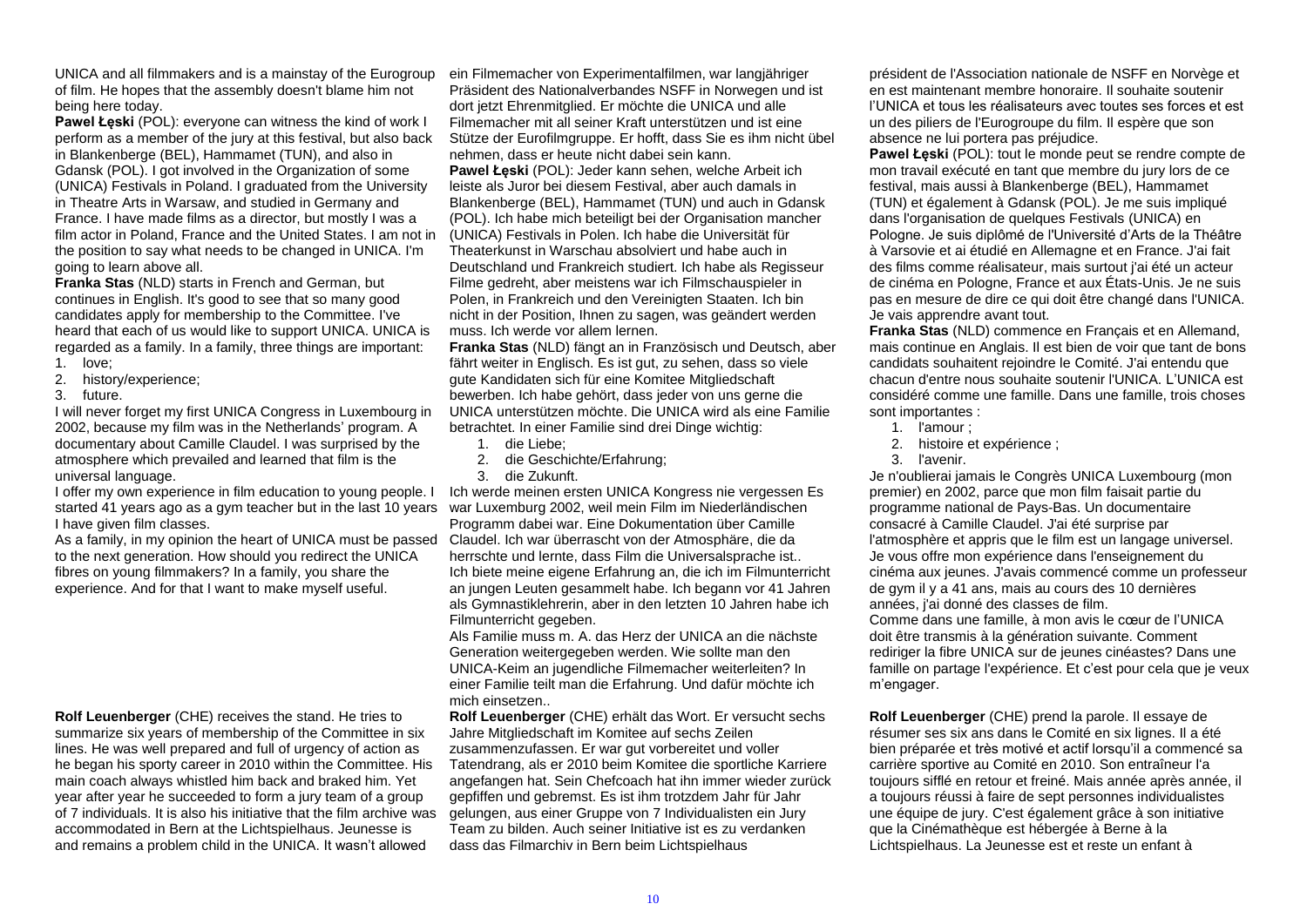Rolf to change that. With five proposals, Rolf returned to the Committee last August, but was slowed again. Unfortunately, the majority of the members of the Committee remained silent. He wishes all new candidates in the Committee good luck but withdraws his candidacy for the Committee.

**Georges Fondeur** (pres.) is surprised by Rolf's initiative because a new head coach will be in charge soon. **Rolf Leuenberger** (CHE) remains with his decision

#### **18. Election of the committee**

**Georges Fondeur** (pres): we now come to the election process. There are 8 candidates for seven posts. The ballot papers have been adapted to the new situation **Nico Sauber** (LUX) reports that all ballot papers were valid. The result is as follows:

Tatyana Alahverdzhieva (BGR): 19 votes; Zeljko Balog (HRV): 24 votes; Mitze Chapovski (MKD): 19 votes; Wolfgang Freier (DEU): 24 votes; Jon Gisle (NOR) 14 votes; Pawel Łęski (POL): 18 votes Rolf Mandolesi (ITA): 15 votes; Franka Stas (NLD): 19 votes **Georges Fondeur** (pres.) thanks the scrutinizers . Unfortunately, only Jon Gisle (NOR) is not selected even though he has reached the simple majority.

As new president **Dave Watterson** likes to direct a few words to the newly elected. He wants to thank the representatives on behalf of all members of the Committee for their trust. The Committee will do its best to continue the UNICA. At the end of the General Assembly, the new Committee will already assemble to distribute the posts.

**Georges Fondeur** (pres..): it was agreed upon that the new Committee will take over at the end of the Congress.

#### **19. Election of a new auditor**

**Georges Fondeur** (pres.) and **Thomas Kräuchi** (treas.) explain that **Bernhard Lindner** (DEU) is supposed to withdraw as auditor being a member of the committee. Nico Sauber (LUX) becomes the first auditor and we have to vote on a new second and a reserve.

**Doris Dvorak** (AUT) and **Jan Essing** (NLD) are proposed in this following order

Their nomination is welcomed with unanimous applause.

#### **20. Admission and resigning of members**

**Georges Fondeur** (pres.) reports no new membership

untergebracht wurde. Jeunesse ist und bleibt ein Sorgenkind in der UNICA. Daran durfte Rolf nichts ändern. Mit fünf Vorschlägen kam Rolf im August ins Komitee zurück , wurde aber wieder gebremst. Leider schwieg auch die Mehrheit der Mitglieder im Komitee. Er wünscht allen neuen Kandidaten im Komitee viel Glück, zieht aber seine Kandidatur fürs Komitee zurück.

**Georges Fondeur** (Präs.) ist überrascht von Rolf's Initiative, weil ein neuer Cheftrainer ins Amt kommt. **Rolf Leuenberger** (CHE) bleibt bei seinem Entschluss.

#### **18. Wahl des Komitees**

**Georges Fondeur** (Präs.): Wir kommen jetzt zum Wahlverfahren. Es gibt noch acht Kandidaten für sieben Posten. Die Stimmzettel sind an die neue Situation angepasst. **Nico Sauber** (LUX) berichtet, das alle Stimmzettel gültig waren. Das Ergebnis ist folgendes: Tatyana Alahverdzhieva (BGR): 19 Stimmen; Zeljko Balog (HRV): 24 Stimmen; Mitze Chapovski (MKD): 19 Stimmen; Wolfgang Freier (DEU): 24 Stimmen; Jon Gisle (NOR) 14 Stimmen; Pawel Łęski (POL): 18 Stimmen Rolf Mandolesi (ITA): 15 Stimmen; Franka Stas (NLD): 19 Stimmen **Georges Fondeur** (Präs.) dankt den Stimmzählern. Leider ist Jon Gisle (NOR) als einziger nicht gewählt, obwohl er die einfache Mehrheit geholt hat. Als neuer Präsident möchte **Dave Watterson** auch noch ein paar Worte an die neu Gewählten richten. Er will den Abgeordneten im Namen aller Komiteemitglieder danken für das Vertrauen. Das Komitee wird sein Bestes tun, die UNICA weiterzuführen. Am Ende der Generalversammlung wird das neue Komitee schon tagen, um die Ämter zu verteilen. **Georges Fondeur** (Präs.): Es wurde vereinbart, dass das neue Komitee das Amt erst am Ende des Kongresses antreten wird.

#### **19. Wahl eines neuen Revisors**

**Georges Fondeur** (Präs.) und **Thomas Kräuchi** (Schatzm.) erklären, dass **Bernhard Lindner** (DEU) nach den Regeln als Kassenprüferin zurücktreten muss, weil er Komiteemitglied wurde. **Nico Sauber** (LUX) wird der erste Kassenprüfer sein Ein neuer Zweiter und ein Stellvertreter sollten gewählt werden und **Doris Dvorak** (AUT) und **Jan Essing** (NLD) werden in dieser Reihenfolge vorgeschlagen. Ihre Kandidatur wird mit Beifall angenommen.

#### **20. Aufnahme und Austritt von Mitgliedern**

**George Fondeur** (Präs.) meldet, dass kein neues Mitglied sich

problèmes de l'UNICA. Rolf n'a pas eu le droit d'y changer quoi que ce soit. C'est avec cinq propositions, que Rolf revient au Comité en août, mais a été ralenti à nouveau. Malheureusement, la majorité des membres du Comité sont restés silencieux. Il souhaite à tous les nouveaux candidats au comité bonne chance, mais retire sa candidature.

**Georges Fondeur** (prés.) est surpris par l'initiative de Rolf malgré l'élection d'un nouvel entraîneur en chef. **Rolf Leuenberger** (CHE) reste avec sa décision

#### **18. Élection du comité**

**Georges Fondeur** (prés.) nous allons maintenant procéder à l'élection du comité. Il y a huit candidats pour sept postes. Les bulletins de vote sont adaptés à la nouvelle situation. **Nico Sauber** (LUX) explique que tous les ballots étaient en valeur. Le résultat est suivant: Tatyana Alahverdzhieva (BGR): 19 voix; Zeljko Balog (HRV): 24 voix; Mitze Chapovski (MKD): 19 voix; Wolfgang Freier (DEU): 24 voix; Jon Gisle (NOR) 14 voix; Pawel Łęski (POL): 18 voix Rolf Mandolesi (ITA): 15 voix; Franka Stas (NLD): 19 voix **Georges Fondeur** (prés.) remercie les scrutateurs. Malheureusement, Jon Gisle (NOR) n'est pas sélectionné même s'il a obtenu une majorité simple. Comme nouveau président **Dave Watterson** prend la parole pour accueillir les nouvellement élus. Il tient à remercier les députés pour la confiance accordée à tous les membres du Comité. Le comité fera de son mieux pour continuer l'UNICA. À la fin de l'Assemblée générale, le nouveau Comité se réunira déjà pour distribuer les fonctions. **Georges Fondeur** (prés.): il a été convenu que le nouveau Comité ne prendra le Bureau qu'à la fin du Congrès.

#### **19. Élection d'un nouveau commissaire aux comptes**

**Georges Fondeur** (prés.) et **Thomas Kräuchi** (très.) expliquent que **Bernhard Lindner** (DEU) se retire selon les règles comme vérificateur, parce qu'il est devenu membre du Comité. **Nico Sauber** (LUX) sera le premier commissaire aux comptes. Il faut une nouvelle seconde et un adjoint être élu et **Doris Dvorak** (AUT) et **Jan Essing** (NLD) sont proposées en cet ordre.

Leur nomination est unanimement applaudie.

#### **20. Accueil et démission de membres**

**George Fondeur** (prés.) rapporte que aucune nouvelle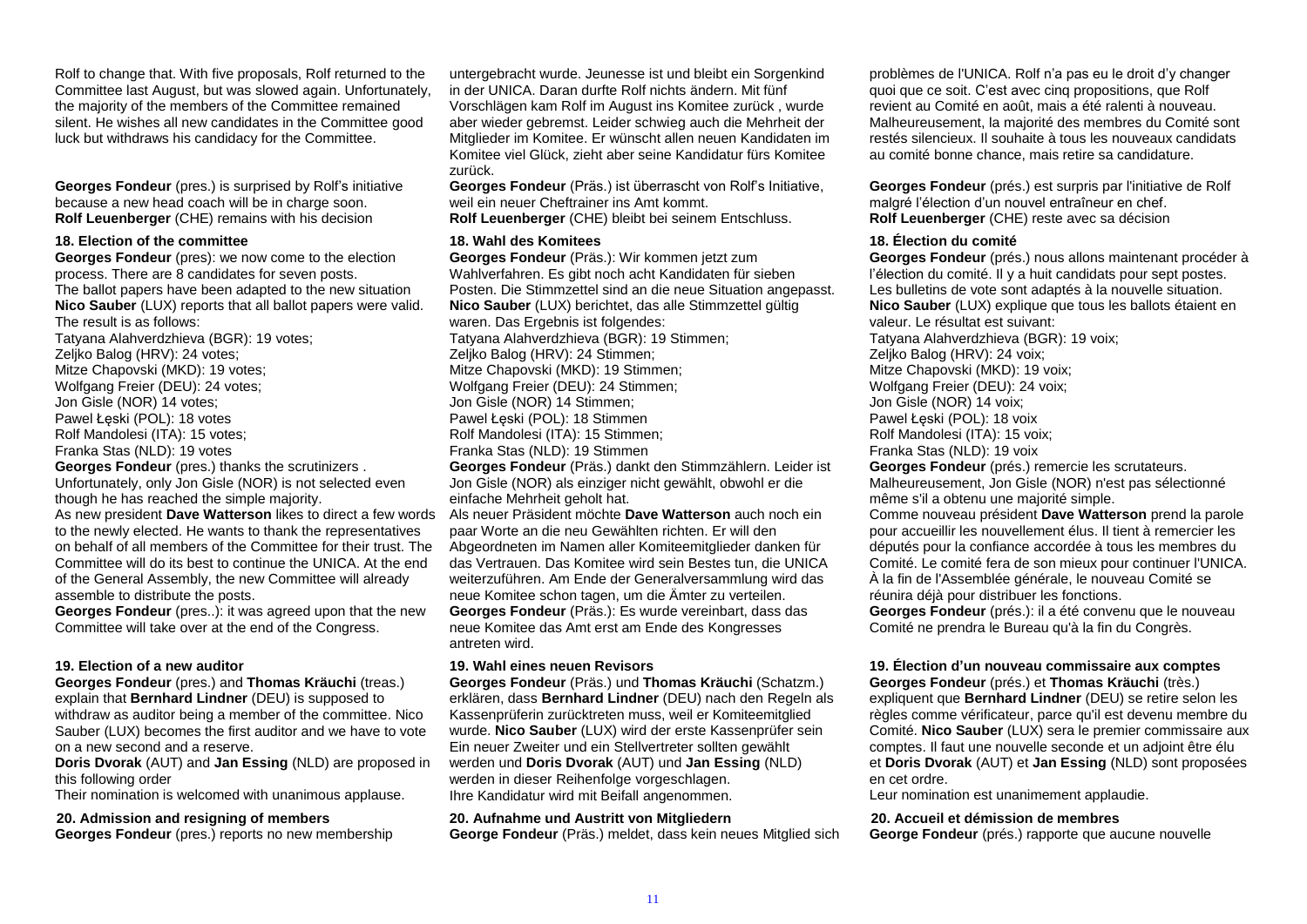#### **21. Discussion and vote about proposals of the Committee**

**Georges Fondeur** (pres.) reports no new proposal from the committee.

#### **22. Discussion and vote about proposals submitted by members**

**Georges Fondeur** (pres.) notices that new proposals have to be admitted at least 5 months prior to the General Assembly. No new proposal have been submitted.

#### **23. Determination of next year's contribution**

**Georges Fondeur (pres)** explains that we maintain the contribution for UNICA at the same level as last year. There are no questions nor objections and all vote in favour.

#### **24. Confirmation of the budget**

**Thomas Kräuchi** (treas.) explains that the budget 2016 was sent together with the balance sheet 2014. We advise a balanced budget.There are no important investments to achieve. If medals have to be bought, they are activated immediately.

There are no questions nor objections, so the budget for 2016 is determined with all in favour.

#### **25.Selection of the place and dates of the congress in the 25. Wahl des Ortes und des Termins für die nächsten coming years.**

#### **2016: Romania (determined)**

**Georges Fondeur** (pres) explains: We try to plan three years in advance. Now, we already know that in UNICA Congress will take place in Suceava (ROU) from August 19<sup>th</sup> till  $26<sup>th</sup>$ . The city has a population of 200.000 and is located in northeastern part of Romania not far from the border with Ukraine and Moldova, and also not far from the Black Sea. The Committee was on the spot and we liked the city very well. The hotels are in good order. The city is very respectable.

#### **2017: Germany (also determined)**

**Georges Fondeur** (pres): in the agenda there still are four question marks. This only means it's a question in which city we will be.

**Bernhard Lindner** (DEU) invites UNICA to Dortmund from August  $5<sup>th</sup>$  to 12<sup>th</sup> 2017. Dortmund is a city located in the industrial area of "Ruhrgebiet" and we will organize UNICA congress in a mine. The buildings are now a monument and a Congress Hall.

#### **21. Anträge und Abstimmung über Vorschläge des Komitees**

**George Fondeur** (Präs.): es gibt keinen Vorschlag seitens des Komitees.

#### **22. Anträge und Abstimmung über Vorschläge von Mitgliedern**

**George Fondeur** (Präs.) erwähnt, dass neue Anträge mindestens 5 Monate vor der Generalversammlung eingetragen sein müssen. Keine neuen Vorschläge wurden eingetragen.

#### **23. Festlegung der Mitgliedsbeiträge 2016**

**Georges Fondeur (Präs**) erläutert, dass wir die Mitgliedsbeiträge für die UNICA auf dem gleichen Niveau wie im vorigen Jahr behalten. Es gibt keine Fragen oder Einwände und alle stimmen dafür.

#### **24. Genehmigung der Haushaltsvorlage**

**Thomas Kräuchi** (Schatzm.) erläutert: Das Budget für 2016 wurde mitgeschickt, zusammen mit der Bilanz 2014. Wir empfehlen ein ausgeglichenes Budget. Es sind keine größeren Anschaffungen vorgesehen. Falls neue Medaillen eingekauft werden müssen, sind sie schon zurückgestellt. Es gibt keine Fragen oder Einwände, so dass das Budget für 2016 festgelegt wird mit allen Stimmen dafür.

# **Kongresse.**

#### **2016 Rumänien (entschieden)**

**Georges Fondeur** (Präs.): Wir versuchen immer drei Jahre im Voraus zu planen. Jetzt wissen wir bereits dass 2016 der UNICA Kongress in Suceava (ROU) stattfinden wird, vom 19. bis 26. August. Die Stadt hat 200.000 Einwohner und liegt im Nordosten Rumäniens unweit der Grenze zur Ukraine und zu Moldawien und auch nicht weit vom Schwarzen Meer entfernt. Das Komitee war vor Ort und Suceava hat uns als Stadt sehr gut gefallen. Die Hotels sind in Ordnung. Die Stadt ist sehr ansehnlich.

#### **2017 Deutschland (auch entschieden)**

**Georges Fondeur** (Präs.): In der Traktandenliste sind noch vier Fragezeichen. Das bedeutet nur, in welcher Stadt wir sein werden.

**Bernhard Lindner** (DEU) lädt die UNICA nach Dortmund ein, und zwar vom 5. bis 12. August 2017. Dortmund ist eine Stadt mitten im Industriegebiet "Ruhrgebiet" und wir werden die UNICA in einem Bergwerk abhalten. Die Gebäude sind mittlerweile ein Denkmal und als Kongresshalle ausgebaut.

application. beworben hat. fédération n'est candidate.

#### **21. Discussion et vote sur les propositions présentées par le Comité**

**George Fondeur** (prés.) ne présente aucune proposition du comité.

#### **22. Discussion et vote sur les propositions soumises par les membres**

**George Fondeur** (prés.) observe que les nouvelles propositions doivent être déclarées au moins 5 mois avant l'Assemblée générale. Aucune nouvelle proposition n'a été soumis.

**23. Fixation de la cotisation de l'année suivante Georges Fondeur (prés.)** explique que nous maintenons

les cotisations à l'UNICA au même niveau que l'année dernière. Comme il n'y a aucune question ni objection, tous votent en faveur de cette proposition.

#### **24. Approbation du projet de budget**

**Thomas Kräuchi** (trés.) explique que le budget 2016 a été envoyé avec le bilan 2014. Nous conseillons un budget équilibré. Il n'y a aucun investissement important prévu. Si des médailles doivent être achetées, ceci sera accordé immédiatement.

Comme il n'y a aucune question ni objection, le budget 2016 est considéré comme fixé.

#### **25. Choix du lieu et de la date des Congrès des années suivantes.**

#### **2016: Roumanie (décidé)**

**Georges Fondeur** (prés): nous avons l'intention d'essayer de planifier trois ans à l'avance. Maintenant, nous savons déjà qu'en 2016 le Congrès de l'UNICA sera à Suceava (ROU) de 19 – 26 aout. La ville a une population de 200.000 habitants et est située au nord-est de la Roumanie, non loin de la frontière avec l'Ukraine et la Moldavie et également non loin de la mer Noire. Le Comité était sur le site et la ville a laissé une bonne impression. Les hôtels sont convenables. La ville est très respectable. **2017 Allemagne (aussi décidé)**

**Georges Fondeur** (prés): il y a encore quatre points d'interrogation dans l'ordre du jour. Il ne s'agit pas uniquement de définir dans quelles villes nous nous rencontrerons.

**Bernhard Lindner** (DEU) invite l'UNICA à Dortmund du 5 au 12 août 2017. Dortmund est une ville située dans la zone industrielle de la Ruhr et nous organiserons l'UNICA dans une mine. Les bâtiments sont maintenant un monument et un palais des Congrès.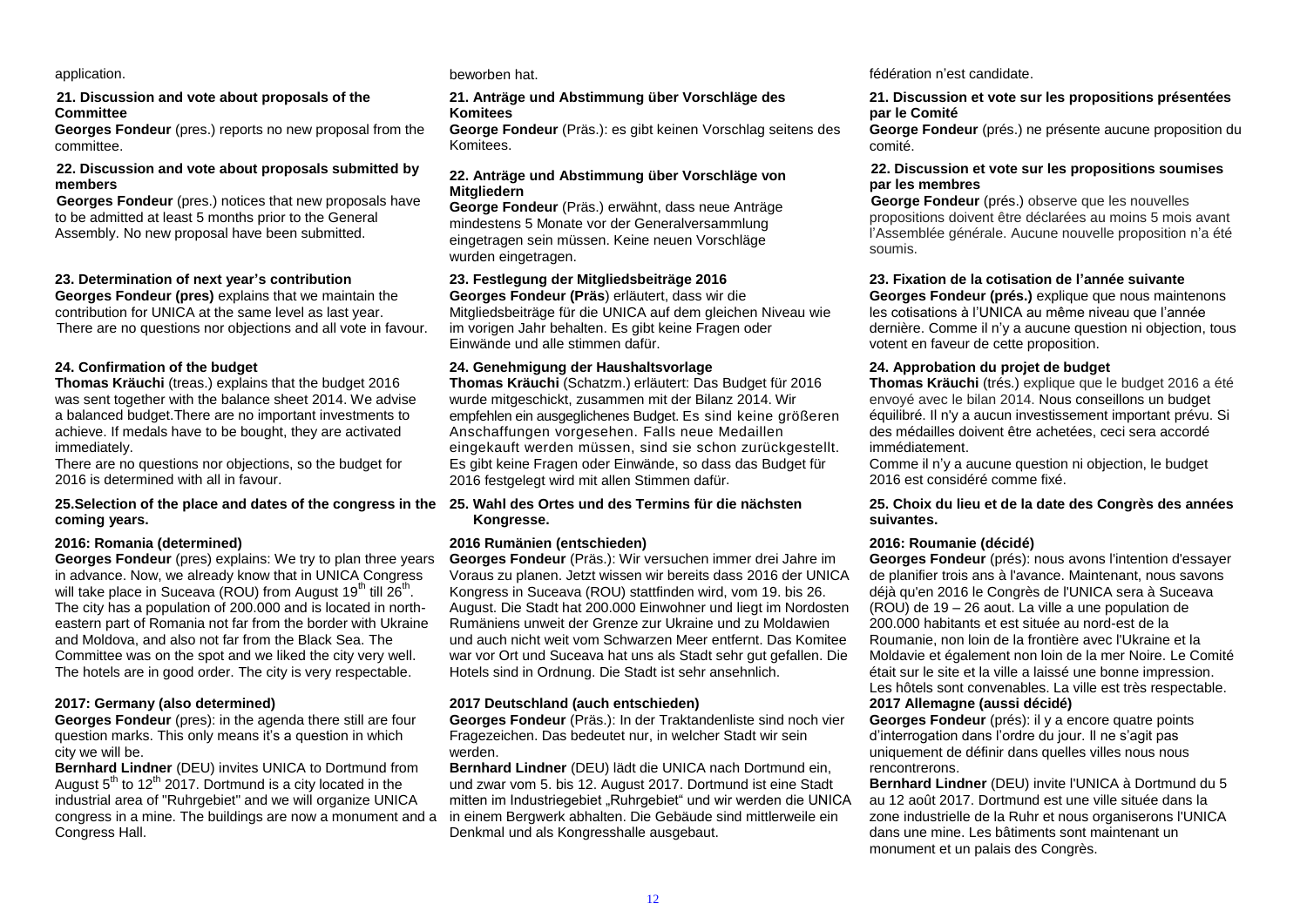#### **2018 : not yet decided**

**Georges Fondeur** (pres): You might remember last year in Piešťany, where we had two candidates for 2016. One was almost decided, which came from Suceava and then a candidacy from the Czech Republic suddenly came in order to select the town Blansko for 2016. A certain rivalry was created and the General Assembly then decided for Suceava out of statutory reasons.

Now, the Czech Republic has sent an official candidacy for 2018. At the same time, an official candidature also came from the Netherlands for the city of Leeuwarden because in 2018 the city is European capital of culture. Both candidatures have been submitted in good time. **Ladislav Františ** (CZE): We still regret that we were unable to organize UNICA 2016, but we now apply for 2018 because we are convinced that we can organizae a good congress. We are ready for this, Blansko is a beautiful city, you won't be disappointed. Many anniversaries are celebrated this year in the Czech Republic, in the town Blansko and at the national film Association. You have received the pamphlet that welcomes you all in Blansko. **Vladimir Murtin** (NLD): in view of the strong arguments and the progress in preparation by the Czech delegation, the Dutch delegation is prepared to withdraw their candidature for 2018, but only if it can be confirmed that the town of Leeuwarden will be allowed to host the UNICA 2019 congress.

**Georges Fondeur** (pres.): Because our regulations require to plan three years in advance, I think that we can set 2018 for the city Blansko in Czech Republic and provisionally give the contract to the city of Leeuwarden in the Netherlands for 2019.

This proposal is adopted with applause.

**Thomas Kräuchi** (treas.) on behalf of all present, I want to thank the leaving Committee members warmly for the time they were serving the Committee. You have spent lots of time for UNICA, to solve problems, to find solutions, to talk with everyone and put that talking into a functioning organization. They have travelled halfway around the world for UNICA, they have dedicated completely and that's why they get a slice of the coat of arms: "Recognition for services provided" for president Georges Fondeur (2006- 2015), secretary-general Jan Essing (2003-2015) and

**Georges Fondeur (pres.):** This is then also decided **Georges Fondeur** (Präs.): das ist dann auch entschieden. **Georges Fondeur (prés):** C'est alors également décidé

#### **2018 : noch nicht festgelegt**

**Georges Fondeur** (Präs.): Sie erinnern sich, dass wir voriges Jahr in Piešťany zwei Kandidaten für 2016 hatten . Eine Kandidatur war fast beschlossen, die kam aus Suceava und dann kam plötzlich eine Kandidatur aus der Tschechischen Republik mit der Bitte, die Stadt Blansko für 2016 zu wählen. Eine gewisse Rivalität entstand und die Generalversammlung hat sich dann aus gesetzlichen Gründen für Suceava entschieden.

Jetzt hat die Tschechische Republik eine offizielle Kandidatur für 2018 geschickt. Gleichzeitig kam auch aus den Niederlanden eine offizielle Kandidatur für die Stadt Leeuwarden, weil die Stadt 2018 Europäische Kulturhauptstadt ist. Beide Kandidaturen wurden rechtzeitig eingereicht.

**Ladislav Františ** (CZE): Wir bedauern es noch immer, dass wir nicht die Möglichkeit bekamen, die UNICA 2016 zu organisieren, aber bewerben uns jetzt für 2018, weil wir davon überzeugt sind, dass wir einen guten Kongress durchführen können. Wir stehen bereit dafür, Blansko ist eine wunderschöne Stadt, Sie werden nicht enttäuscht sein. Es werden in diesem Jahr viele Jubiläen gefeiert, in der Tschechischen Republik, in der Stadt Blansko und beim nationalen Filmverband. Die Flugschrift, die Sie bekommen haben, heißt Sie alle herzlich willkommen in Blansko. **Vladimir Murtin** (NLD): Angesichts der starken Argumente und der Fortschritte bei der Vorbereitung der Tschechischen Delegation, ist die Niederländische Delegation bereit, ihre Kandidatur für 2018 zurückzuziehen, aber nur wenn bestätigt werden kann, dass der Stadt Leeuwarden erlaubt wird, den UNICA Kongress 2019 zu organisieren.

**Georges Fondeur** (Präs.): Weil unsere Bestimmungen es vorschreiben, drei Jahre im Voraus zu planen, glaube ich, dass wir 2018 schon festlegen können für die Stadt Blansko in der Tschechischen Republik und für 2019 provisorisch den Zuschlag an die Stadt Leeuwarden in den Niederlanden geben. Dieser Vorschlag wird mit Beifall angenommen.

#### **26. Farewells 26 Abschiede 26. Congés**

**Thomas Kräuchi** (Schatzm.): Ich möchte im Namen aller Anwesenden den ausscheidenden Komiteemitgliedern herzlich danken für die Zeit, die sie dem Komitee gedient haben. Sie haben viel Zeit für die UNICA geopfert, um Probleme zu lösen, Lösungen zu finden, mit allen zu reden und das Besprochene so umzusetzen, dass es für die Organisation funktioniert. Sie sind um die halbe Welt gereist für die UNICA, sie haben sich völlig eingesetzt und deswegen ehren wir sie mit einer Wappenscheibe: "Anerkennung für geleistete Dienste" : Präsident Georges Fondeur (2006-2015), Generalsekretär Jan Essing (2003-2015)

#### **2018 : pas encore décidé**

**Georges Fondeur** (prés): Vous vous souvenez peut-être de l'année dernière à Piešťany, où nous avons eu deux candidats pour 2016. Celui qui est presque décidé, qui provenait de Suceava et ensuite une candidature soudaine de la République Tchèque pour la ville Blansko pour 2016. Une certaine rivalité en est ressortie, et l'Assemblée Générale s'est décidée pour Suceava pour des raisons statutaires. La République Tchèque a maintenant déposé une candidature officielle pour 2018. Dans le même temps, un candidat officiel est aussi venu des Pays-Bas pour la ville de Leeuwarden en 2018 parce que la ville sera capitale européenne de la culture. Les deux candidatures ont été soumises en temps utile.

**Ladislav Františ** (CZE): Nous regrettons toujours que nous n'ayons pas l'occasion d'organiser l'UNICA 2016, mais nous sommes maintenant candidats pour 2018, car nous sommes convaincus que nous pouvons organiser un bon congrès. Nous sommes prêts, Blansko est une belle ville, vous ne serez pas déçu. De nombreux anniversaires seront célébrés cette année-là en République Tchèque, celui de la ville de Blansko et celui de l'Association nationale de film. Vous avez obtenu la brochure et nous souhaitons vous accueillir cordialement à Blansko. **Vladimir Murtin** (NLD): étant donné les arguments forts et les progrès réalisés dans la préparation de la délégation Tchèque, la délégation Néerlandaise est prête à retirer sa candidature pour 2018, mais seulement s'il est confirmé que la ville de Leeuwarden sera autorisés à accueillir le congrès de l'UNICA 2019.

**Georges Fondeur** (prés.): Parce que notre règlement demande de planifier trois ans à l'avance, je pense que nous pouvons donner 2018 à la ville de Blansko en République Tchèque et provisoirement donner le contrat pour 2019 à la ville de Leeuwarden aux Pays-Bas. Cette proposition est adoptée avec des applaudissements.

**Thomas Kräuchi** (trés.) au nom de toutes les personnes présentes, je voudrais remercier chaleureusement les membres sortants du Comité pour le temps qu'ils ont passé dans le Comité. Vous avez dépensé beaucoup de temps pour l'UNICA, à résoudre des problèmes, pour trouver des solutions, à parler avec tout le monde et transformer la discussion pour que tout fonctionne à nouveau. Ils ont voyagé autour le monde entier pour l'UNICA, ils sont complètement épuisés et c'est pourquoi ils obtiennent une plaque : « Reconnaissance pour services rendus » pour le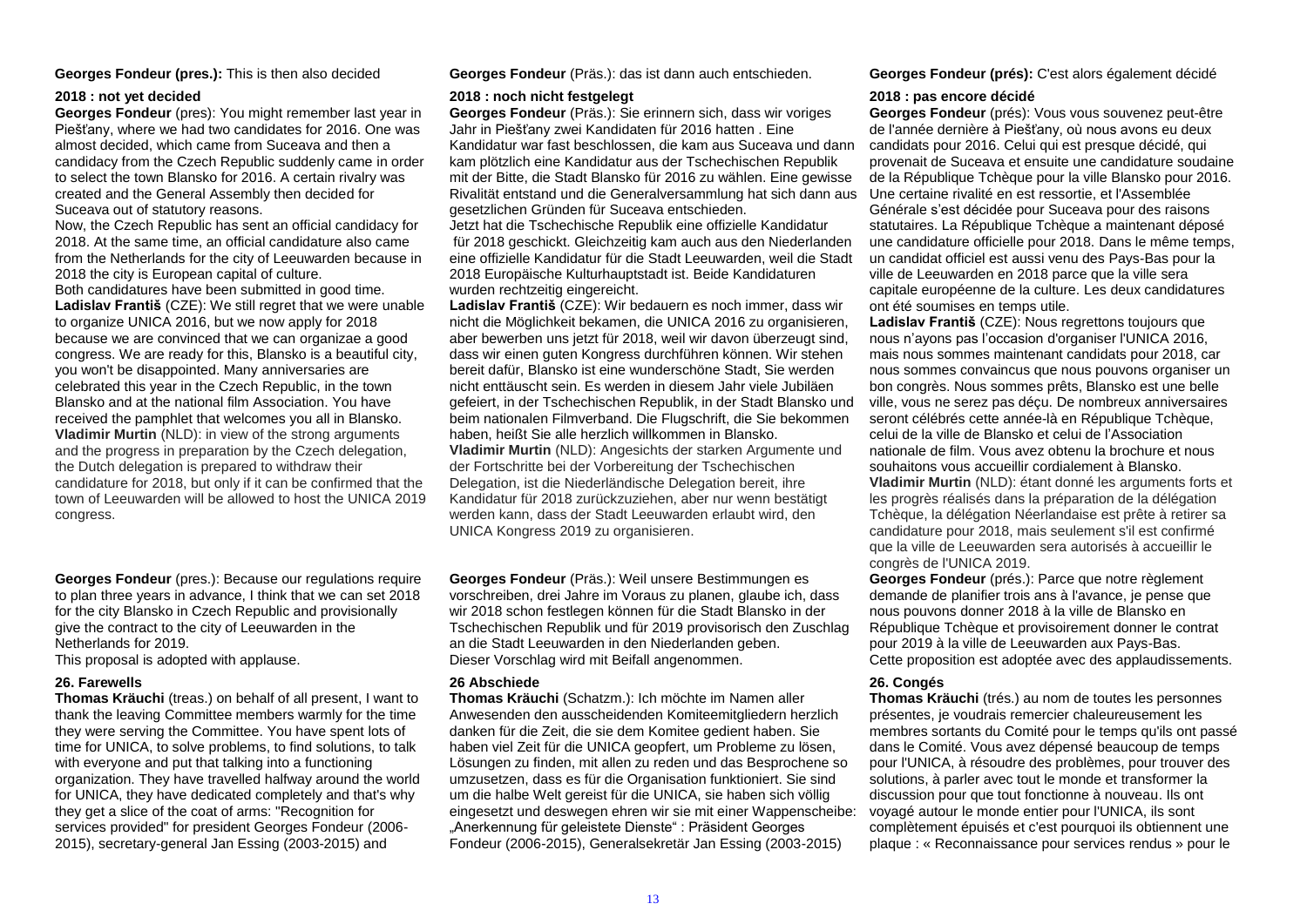#### advisor Alois Urbanek (2004-2015).

**Georges Fondeur** (pres.): We are a bit confused and had no idea something like that would come to us. Thank you very much!

Jan Essing and Alois Urbanek join in.

#### **27. Miscellaneous, without vote**

**Georges Fondeur** (pres.): the delegation of Romania has submitted a request, but it was handed in too late to vote upon it. We can of course discuss it without voting. **Prof. Viorel Ieremie** (ROU): reports that he had discussions with many Committee members about Jeunesse. He has summarized this discussion in three points:

- 1. Jeunesse should refer only to teenagers aged 15- 19. Older Youngsters already attend University or college and are no Jeunesse anymore;
- 2. He has already heard within the Committee that a member of the Committee will focus on Jeunesse. And at the first visit of the Committee to a country that wants to organize a UNICA Festival, this Committee member should make sure what is organized for the youth at that Festival;
- 3. Every country that offers to organize a UNICA Festival should struggle to provide at least accommodation (eating and sleeping) to one young film-maker from each country and make it thus possible for every country to participate in the UNICA Jeunesse programme. In Romania, we try to achieve this.

Slovakia was an example for me. They achieved a wonderful Jeunesse programme although Slovakia is not a very big country. This year, there has been no Jeunesse programme. I don't know why and it's too late to discuss about it though, but I hope that the delegates agree with my suggestions. **Jan Essing** (gen.secr) would like to thank Viorel Ieremie for his contribution. He points out that already may 2015 the current committee sent a change to the countries in the provisions of the competition, where the age of Jeunesse participants was lowered to 18 years. That will apply as from January 2016.

**Viorel Ieremie** (ROU) is of opinion that 19 y. would be better than 18 because in many countries the students first complete high school at the age of 19.

Jan Essing (Gen.Sekr.) the new Committee should deal with it then.

Wolfgang Freier (BEL) supports the contribution of Viorel

#### und Beirat Alois Urbanek (2004-2015).

**Georges Fondeur** (Präs.) Wir sind sehr konfus und hatten keine Idee, dass so etwas auf uns zukommen würde. Herzlichen Dank! Jan Essing und Alois Urbanek schließen sich diesen Worten an.

#### **27. Verschiedenes, ohne Abstimmung**

**Georges Fondeur** (Präs.): Die Vertretung von Rumänien hat einen Antrag eingereicht, aber der kam zu spät, um hier noch darüber abzustimmen. Wir können natürlich darüber sprechen ohne Abstimmung.

**Prof. Viorel Ieremie** (ROU) meint, dass er schon mit vielen Komiteemitglieder darüber gesprochen hat. Es handelt sich um Jeunesse. Er hat es in drei Punkte zusammengefasst:

- 1. Es sollte sich bei Jeunesse eigentlich nur um Teenager handeln ( 15-19 Jahre). Ältere Junge studieren schon an der Uni oder Hochschule und sind keine Jeunesse mehr;
- 2. Vom Komitee hat er schon vernommen, dass ein Komiteemitglied sich mit Jeunesse befassen wird. Und beim ersten Besuch des Komitees in einem Land, das die UNICA organisieren möchte, soll dieses Komiteemitglied sich davon überzeugen, was der Organisator für die Jeunesse zu organisieren gedenkt.
- 3. Jedes Land, das die UNICA organisieren möchte, sollte darum kämpfen, dass mindestens ein junger Filmautor aus jedem Land der UNICA am Jeunesseprogramm teilnehmen kann und dafür die Akkommodation (Essen und Schlafen) zur Verfügung stellen. In Rumänien versuchen wir dies zu machen.

Für mich war die Slowakei ein Beispiel. Sie haben ein wundervolles Jeunesseprogramm organisiert, obwohl die Slowakei kein sehr großes Land ist. Dieses Jahr hat es kein Jeunesseprogramm gegeben. Ich weiß nicht warum und es ist zu spät darüber noch zu diskutieren, aber ich hoffe, dass die Länder mit meinen Vorschlägen einverstanden sind. **Jan Essing** (Gen.Sekr) dankt Viorel Ieremie für seinen Beitrag. Er weist darauf hin, dass das gegenwärtige Komitee eine Änderung in den Bestimmungen des Wettbewerbs schon im Mai 2015 an die Länder geschickt hat, wobei die Altersbedingungen auf 18 Jahre zurückgesetzt worden sind. Das wird ab Januar 2016 gelten.

**Viorel Ieremie** (ROU) ist der Meinung, dass 19 J. besser wäre als 18 J., weil in vielen Länder die Schüler erst mit 19 J. die Höhere Schule beenden.

**Jan Essing** (Gen.Sekr.) Das neue Komitee sollte sich dann

président Georges Fondeur (2006-2015), le secrétairegénéral Jan Essing (2003-2015) et le conseiller Alois Urbanek (2004-2015).

**Georges Fondeur** (prés.) : Nous sommes très confus et n'avais aucune idée que quelque chose comme cela nous attendrait. Merci beaucoup ! Jan Essing et Alois Urbanek se joignent à ces mots.

#### **27. Divers, sans vote.**

**Georges Fondeur** (prés.): la délégation de la Roumanie a présenté une demande, mais elle a été soumise trop tard pour être votée ici. Bien sûr, nous pouvons parler sans vote.

**Prof. Viorel Ieremie** (ROU): signale qu'il a discuté avec plusieurs membres du Comité. Il s'agit de la Jeunesse. Il a résumé la discussion en trois points :

- 1. UNICA Jeunesse ne devrait s'adresser qu'à des jeunes âgés de 15 à 19 ans. Des adolescents déjà à l'Université ou dans le supérieur ne font plus partie de l'UNICA Jeunesse;
- 2. Il a été convenu qu'un membre du comité sera en charge de la Jeunesse. Et à la première visite du Comité dans un pays qui veut organiser le Festival de l'UNICA, ce membre du Comité devra s'assurer de ce qui sera organisé pour les jeunes à ce Festival.
- 3. Tous les pays qui vous ont proposé d'organiser le Festival de l'UNICA devraient se battre pour fournir au moins hébergement (lit et repas) à un jeune cinéaste de chaque pays et donc rendre possible la participation avec prise en charge d'un jeune par pays dans le cadre du programme Jeunesse de l'UNICA. En Roumanie, nous essayons d'y parvenir.

La Slovaquie était un exemple pour moi. Ils ont tenu un programme Jeunesse merveilleux, bien que la Slovaquie n'est pas un très grand pays. Cette année, il n'y a eu aucun programme Jeunesse. Je ne sais pas pourquoi et il est trop tard pour discuter de ce sujet, mais j'espère que les pays seront d'accord avec mes suggestions.

**Jan Essing** (sec.gén.) remercie Viorel Ieremie pour sa contribution. Il souligne que déjà en mai 2015 le Comité actuel a proposé un changement des règles de la compétition, où l'âge des jeunes participants est abaissé à 18 ans. Modification qui s'appliquera à compter de janvier 2016.

**Viorel Ieremie** (ROU) est d'avis que 19 ans seraient mieux que 18 parce que dans nombreux de pays, les étudiants terminent leurs études secondaires à l'âge de 19 ans.